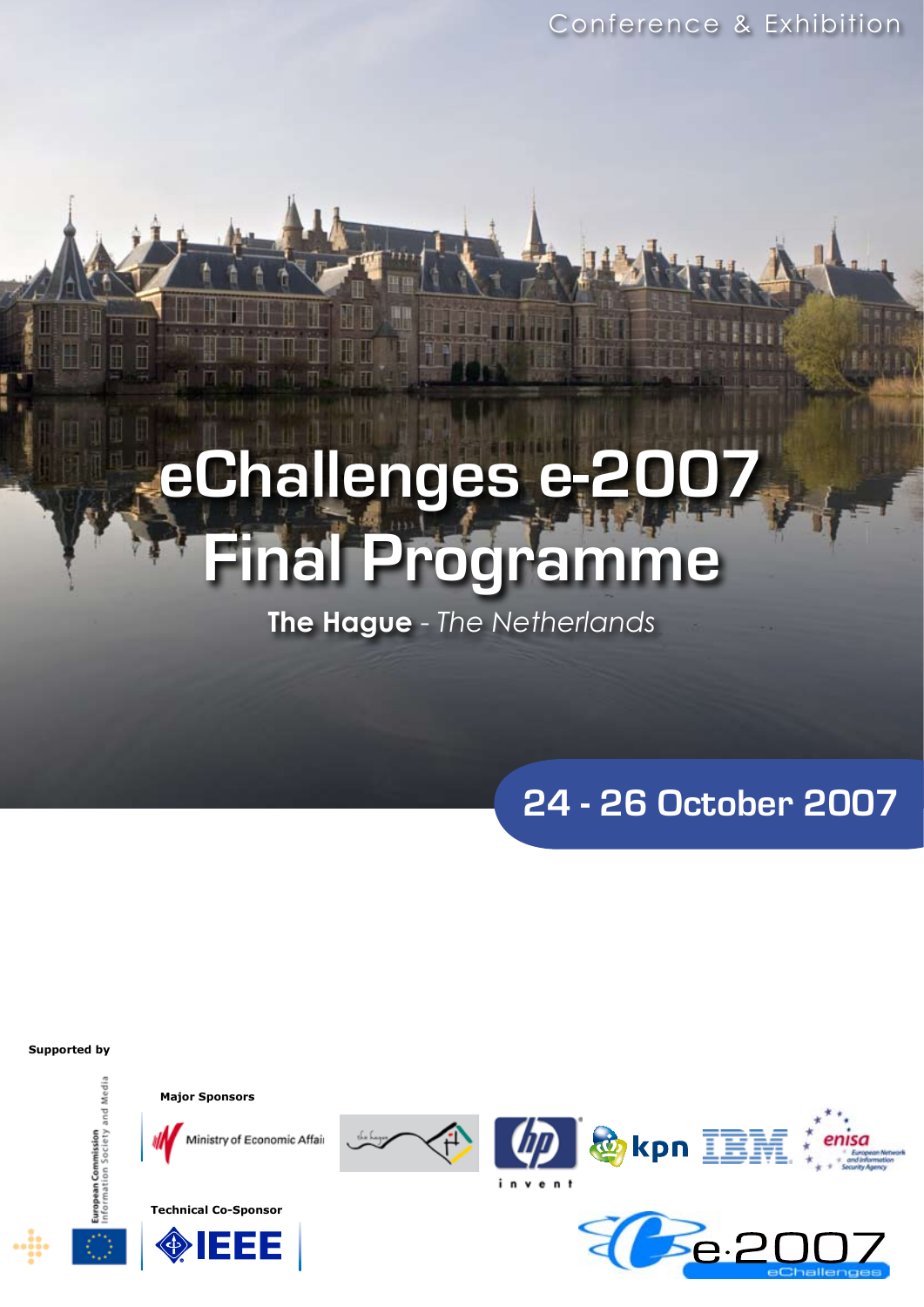# Introduction

The **eChallenges e-2007** Conference Conference takes place 24 – 26 October in The Hague, Netherlands. This is the seventeenth in a series of annual conferences supported by the European Commission, which bring together over 650 delegates from leading commercial, government and research organisations around the world to bridge the Digital Divide, by sharing knowledge, experience, lessons learnt and good practice.

Thematic areas addressed in the Conference Programme include Networked Enterprises, eGovernment and eDemocracy, Technology Enhanced Learning, Digital Content, Collaborative Working Environments, eHealth, GRID, Smart and Virtual Organisations, Mobility & Security and Identity Management.

The reputation of the **eChallenges** Conference Series is based on its international perspective and its focus on high quality papers, discussion and networking. Opening and closing plenary sessions feature keynote government, business and research speakers sharing experience, insight and challenges for the future. Thematically focused parallel sessions provide coherence to a programme featuring an invigorating mix of business and government case studies, technical, legal and policy papers and interactive workshops.

**eChallenges e-2007** will feature a series of special tutorials presented by European Commission officials on participation in Framework Programme 7 (FP7) focusing on Technology Enhanced Learning, Digital Libraries, Software and Services and Networked Enterprise and RFID. European research activities are structured around consecutive multi-annual Framework Programmes. FP7 sets out the priorities - including the Information Communication Technologies (ICT) Research Theme - for the period 2007 - 2013. ICT is open to international co-operation with the aim to join forces for addressing major challenges, where significant added value is expected to be gained from world-wide R&D cooperation.

The Community Building goals of **eChallenges e-2007** are to facilitate international research cooperation and successful exploitation of research results, to promote knowledge sharing between commercial, government and research organisations, to share experiences about the current state of global eAdoption at sectoral, national and regional levels, to support International Cooperation and open up the European Research Area (ERA) to the rest of the world.

# **Who will you meet at e-2007?**

**"eChallenges e-2005** *was a success largely due to the ability of the eChallenges Consortium to attract major global players in ICT related applied R&D and formulate a program rich in content, touching the cutting edge of R&D issues and focusing on the most important future trends, while insisting on high level academic performance as manifested in the excellent conference proceedings and documentation. For my colleagues in the Government of Slovenia, for the Slovenian research community and related businesses, the event was very valuable*." *Dr. Jure Zupan, Minister for Higher Education, Science and Technology, Slovenia*

The **eChallenges** Conference Series attracts policy makers, practitioners and researchers from leading commercial, government and research organisations around the world. Participants include Ministers, Director-Generals, Vice-Presidents, senior & middle managers, professors & graduate students, project managers, software engineers and researchers.

**eChallenges e-2007** provides a prestigious international forum to increase awareness of exploitable ICT research results and applications, whether funded privately or publicly. The Conference Exhibition provides an opportunity to showcase research results and applications through technology demonstrations and posters.

The eChallenges Community is open, inclusive and welcoming, providing an excellent networking environment to discuss problems and new ideas, share knowledge and experience, and obtain feedback from potential users.

The **eChallenges** Conference Series also provides a unique opportunity to identify partners and opportunities to co-operate in international research projects co-funded by the European Commission under the ICT Programme of FP7, as well as discussing proposal ideas with European Commission officials representing different units from DG INFSO.

# **The Venue**

The **eChallenges e-2007** Conference & Exhibition takes place in the World Forum Convention Center, which is located at Churchillplein 10, The Hague. Delegates can get to the Convention Centre by public transport using Tram 1, 17 or 10.

## **Media Partners**

**eChallenges e-2007** Media Partners include:

## eStrategies

Parliament Magazine and TheParliament.com

eP Market Intelligence

ICT Results

If you are also interested in becoming a Media Partner, please contact the Conference Secretariat.

**[ 2 - 3 ] Final**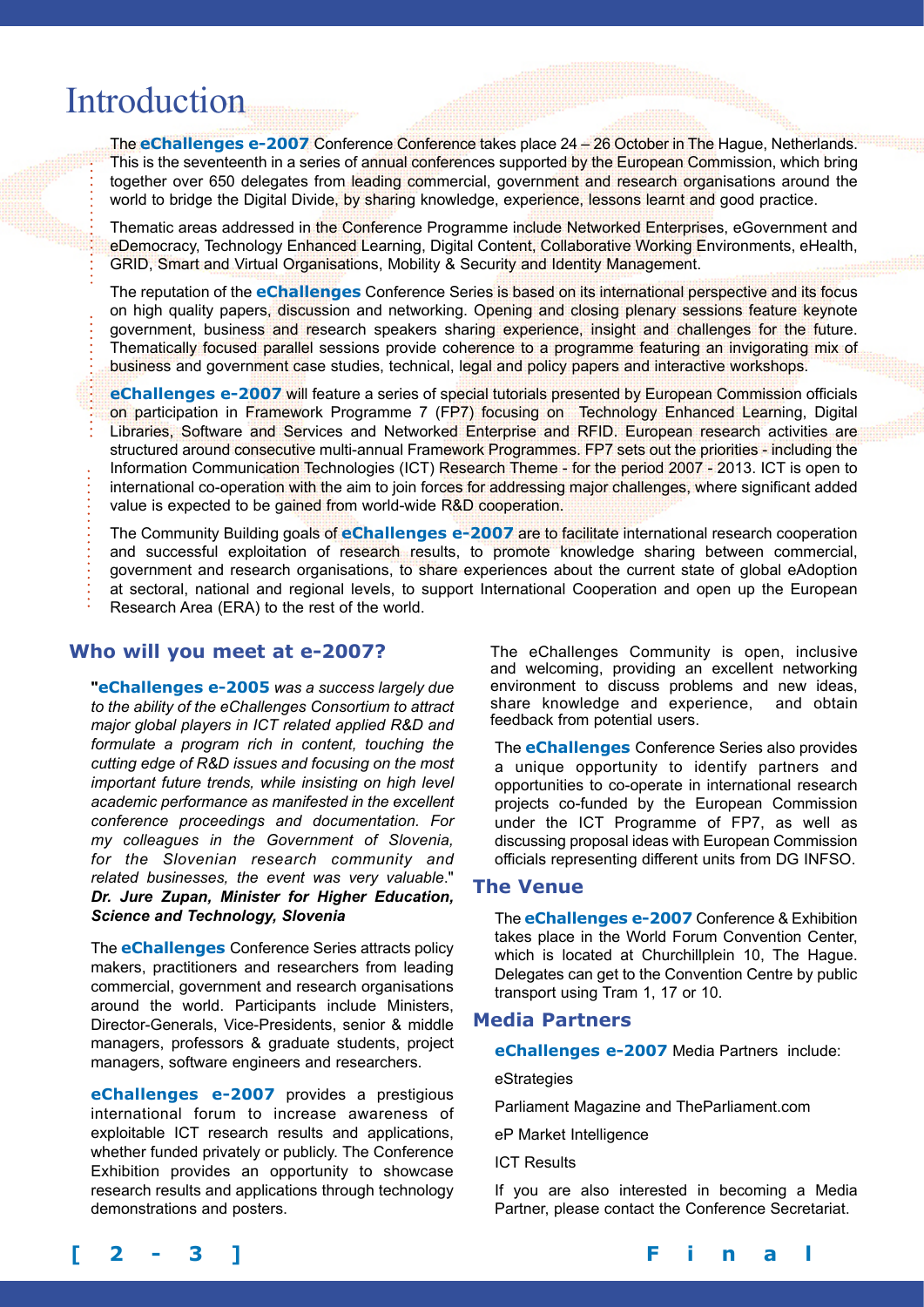# **The Programme**

The 3-day Conference Programme features an invigorating mix of business and government case studies, technical and policy papers and interactive workshops. As well as opening and closing Plenary Sessions, delegates may participate in almost 80 thematically focused parallel sessions featuring different aspects of Networked Enterprise, eGovernment and eDemocracy, Technology Enhanced Learning, Digitial Content, Collaborative Working Environments, eHealth, GRID, Smart and Virtual Organisations, Mobility and Security and Identity Management. Session Chairs will ensure active discussions and facilitate delegate participation and networking.

The conference programme is complemented by a demonstration and exploitation focused Exhibition and social events including a **Networking Cocktail Reception** kindly sponsored by the Municipality of The Hague (24th October) and a **Gala Dinner** kindly sponsored by the Ministry of Economic Affairs (25th October).

The programme is subject to change, and the **eChallenges e-2007** Organising Committee reserves the right to alter the contents, venue and/or speakers.

# **Networking Support**

Networking is a key feature of the **eChallenges** Conference Series, and is facilitated in a number of practical ways. Paper and workshop sessions are designed to maximise knowledge sharing by providing time for interactive discussions during the Conference Programme itself. Coffee and lunch breaks take place in the Exhibition area to maximise exposure for technology demonstrations and posters, and to facilitate further discussion following paper and workshop sessions. Social events are designed to facilitate informal discussion.

A number of dedicated networking areas are provided at the venue to facilitate spontaneous meetings by small groups. Finally, the **Delegate Showcase** on the **eChallenges** portal (**www.eChallenges.org**) allows registered delegates, speakers & exhibitors to publish their own short profile (including research and commercial interests and a photograph), to facilitate networking before, during and after the Conference.

# **Cyber Café**

**e-2007** delegates may avail of the printing and Internet facilities provided by the **eChallenges** Cyber Café. Make last minute changes to your conference presentation, follow up immediately on business, research and cooperation opportunities identified through networking at the conference, and keep in touch with colleagues, family and friends.

# **Security, Health and Safety**

Please wear your name badge for all **e-2007**  activities, as it is your identification and allows you access to all Conference facilities. Unfortunately, conferences provide a tempting target for thieves, so please take care of bags, personal computers and other personal belongings.

The Organisers cannot accept any responsibility for losses incurred, or for personal health and safety. Delegates should ensure they have personal health insurance and take the usual care when exploring the City of The Hague. If you or your partner have any special needs or requirements, please contact the Conference Secretariat well in advance of the event.

# **Hotel Accommodation**

The Conference Organisers have negotiated special B&B rates at the Conference Hotel (**Golden Tulip Bel Air Hotel**), **Dorint Hotel**, **Ibis Schevingen** (fully booked) and **Badhotel Schevingen**. The Bel Air is 5 minutes walk from the Convention Centre. The Ibis and Badhotel are 10 minutes away on a direct tram line (Tram 1).

By staying in one of these hotels, you will maximise networking opportunities with other conference delegates, presenters and exhibitors.

**eChallenges e-2007** delegates are strongly recommended to book their accommodation online early, as The Hague is very busy the week that the Conference takes place. While the Conference Organisers will try to accommodate delegates' first choice, rooms will be allocated on a first-come, firstserved basis. More information is available on the **eChallenges** Portal (**www.eChallenges.org**).

# **Networking Reception**

The Organising Committee are pleased to announce that a **Networking Cocktail Reception** sponsored by the Municipality of The Hague will be held in the Exhibition area in the Convention Centre on Wednesday 24 October from 18:30 - 20:00. This will provide delegates with the opportunity to network with Exhibitors and peers.

# **Gala Dinner**

The Organising Committee are pleased to announce that a **Gala Dinner** sponsored by the Ministry of Economic Affairs will take place on Thursday 25 October in the Knights Hall, 19:00 for 19:30. Tickets for the Gala Dinner are restricted due to available space, and assigned on a first-come, first-served basis.

It is necessary for all delegates and Accompanying persons to confirm participation at both social events as part of Online Registration to secure tickets.

**24 - 26 October 2007**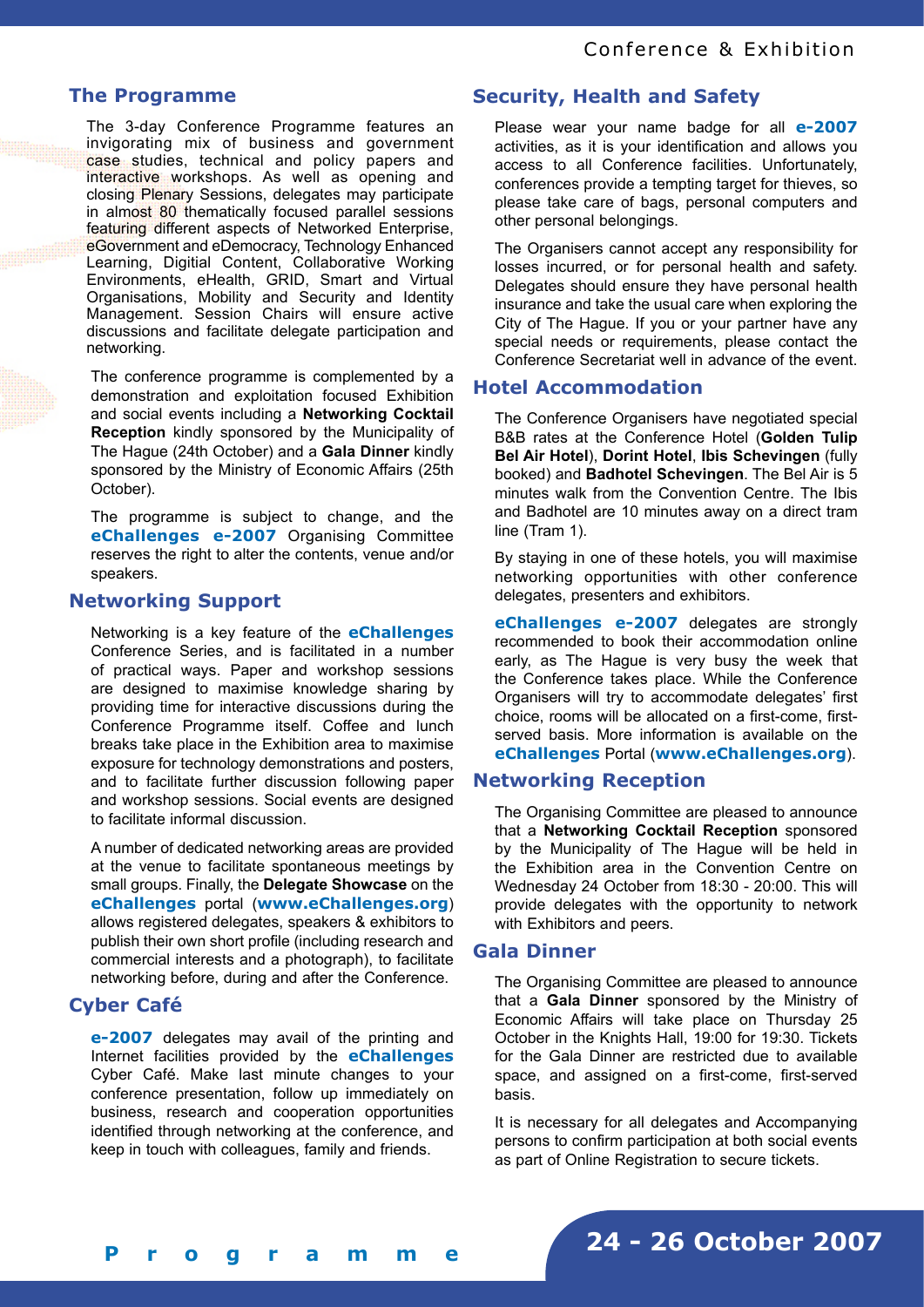# **The Hague**

The Hague is a world class seat of government with an intimate and accessible nature. With a population of 500,000 and a very large green belt, everywhere in the city is very close using the excellent public transport infrastructure, which has over thirty different tram and bus lines as well as a fleet of taxis.

As well as having many cultural and historical sights, The Hague has a vibrant cafe society and excellent shopping facilities that will keep Accompanying Persons busy during **eChallenges e-2007**, before joining conference delegates for social events on Wednesday evening and Thursday evening.

## **Transport**

The Hague is easily accessible from the rest of the Netherlands and Europe, by car, train, airplane and ferry. The Hague is situated about one hundred and fifty kilometres from Germany, less than one hundred kilometres from Belgium and twenty minutes from the ports of Rotterdam and Hook of Holland, with ferry services from the UK every day.

The Hague is easily accessible by air via either Amsterdam's Schiphol airport, which is only 30 minutes direct train journey or Rotterdam airport. Trains from Schiphol airport to The Hague run at least twice per hour and cost  $\epsilon$ 7.00 one way. The train station is directly outside the Arrivals Terminal at Amsterdam Airport and it is possible to buy the train ticket prior to leaving the Arrivals area or in the main concourse of the train station.

Finally, The Hague has two main train stations. Trains from Utrecht and Germany arrive at Central Station, while trains from Amsterdam, Rotterdam, Belgium and France (including a Thalys service from Paris) arrive at Hollands Spoor Station.

Local transport links to other nearby cities including Delft and Rotterdam are very good and "National Strippenkaart" can be used in The Hague or indeed anywhere across the Netherlands. The number of ticket strips to be stamped depends on the number of zones being crossed. While the "National Strippenkaart" of 15 or 45 strips offer the best value for money, two or three zone tickets can be bought from drivers and day tickets are also available allowing unlimited travel within certain zones.

## **Major Places of Interest**

The Hague has more than thirty museums, enough to keep all culture vultures entranced, with choices ranging from Dutch Masters, The Hague School and Comtemporary Art. Visit the Mauritshuis to enjoy masterpieces by Rembrandt van Rijn, Johannes Vermeer, Jan Steen, Frans Hals and Paulus Potter. The Mesdag Museum, Gemeentemuseum and Bredius Museum are essential visits for art lovers.

Scheveningen, which is very close to the World Forum Convention Centre is well worth a visit, with over 45 Aquariums featuring sea life from around the world. Madurodam, the world famous miniature city, is also 5 minutes drive from the Convention Centre. The Exhibition at the Rijksmuseum on Court Road covers the period from the beginning of the Dutch Republic up to the present day, while the Escher Museum showcases the fantasitc world of the famous Dutch graphic artist.

# **Sponsorship Opportunities**

**e-2007** offers a variety of Sponsorship Opportunities to enhance your organisation's image with the international ICT research community. Prominent notice will be given to Sponsors on the Conference Portal, in the Exhibition area, promotional e-mails and press releases, together with other benefits and promotional opportunities.

Major Sponsors for **e-2007** include the Dutch Ministry of Economic Affairs, the Municipality of The Hague, Hewlett-Packard, KPN and ENISA. Other Sponsors include SURFnet, SARA and LogicaCMG. **eChallenges e-2007** is also Supported by the European Commission.

Technical Co-Sponsors include IEEE Region 8, IEEE Benelux Joint Chapter on Communications & Vehicular Technologies, IEEE Spain Computer Chapter, IEEE UKRI Computer Chapter and IEEE Control & Communication (Ireland) Joint Chapter.

Previous Sponsors include the European Commission, Generalitat de Catalunya, Ajuntament de Barcelona, Municipality of Bologna, City of Vienna, Austrian Ministries of Transport, Innovation & Technology and Economic Affairs & Employment, Slovenian Ministry of Higher Education, Science & Technology, Alcatel, HP, IBM and Telekom Austria.

To request a Sponsorship Proposal, please contact **secretariat@eChallenges.org**

# **Pre-Conference Networking Event**

IIMC is organising a HAGRID Networking Event on 23 October in The Hague as an eChallenges e-2007 Pre-Conference Event. HAGRID is an EU-funded Initiative focused on increasing the participation of new organisations in EU-funded ICT Research under Framework Programme 7 (FP7-ICT).

This Networking Event will facilitate learning more about FP7-ICT as well as meeting potential partners for future project proposals under upcoming FP7 Calls. Registration for this HAGRID Networking Event is Free of Charge. For more information and to Register for this Networking Event, visit the HAGRID portal at **www.hagridproject.net/thehague**

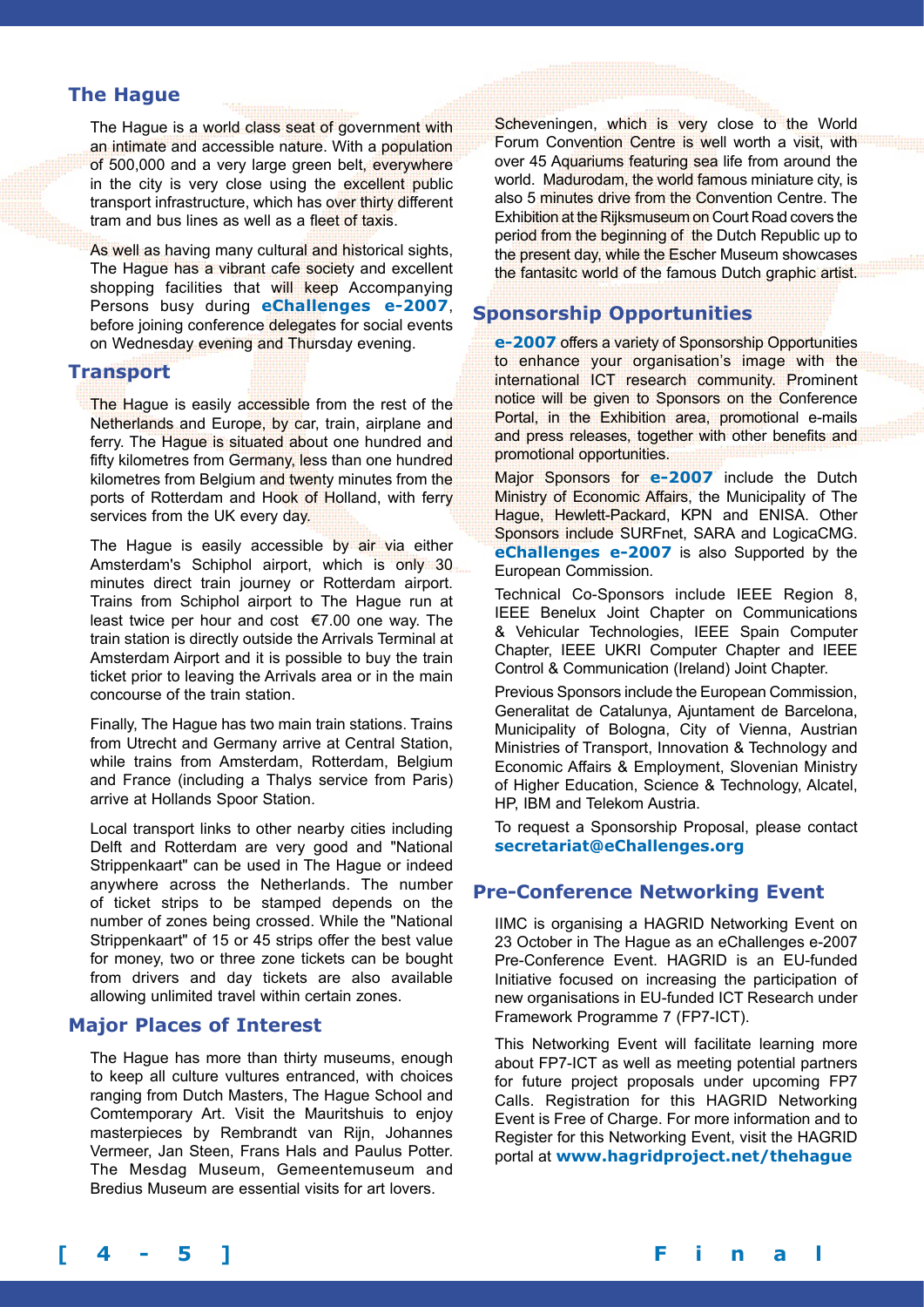# **Plenary Speakers**

Keynote Speakers include:

- **H.E. Frank Heemskerk,** Minister of Foreign Trade, The Netherlands
- **Wim Deetman,** Mayor of The Hague
- **Frits Huffnagel,** Deputy Mayor of The Hague
- **Frans de Bruïne,** Director of the European Commission
- **Hans Daniels,** Vice President & Managing Director, Hewlett-Packard Netherlands
- **Ad Scheepbouwer,** Chairman, KPN, Netherlands
- **Mr George Pohle,** VP and Global Leader, Business Strategy Practice, IBM Global Business Services, US
- **David Broster,** European Commission, Belgium
- **Tom Paffen**, COO/Partner, Capital-C Ventures B.V., Netherlands
- **John Phillips,** Nortel Networks (Europe), United Kingdom
- **Roberto Cencioni,** European Commission, Luxembourg
- **Ms Marleen Stikker,** Director General, Waag Society, Netherlands
- **Dr. Ronald de Bruin,** ENISA, Greece
- **Dr. Rosalie Zobel,** Director of the European Commission
- **Prof. Valerie Frissen,** TNO Information and Communication Technology, Netherlands
- **David Osimo,** JRC, Spain
- **Hadar Cars,** Vice President Stockholm City Council, Sweden



# **International Programme Committee**

A distinguished Programme Committee has been formed to review and provide actionable feedback on extended abstracts, draft final papers and presentations, and chair sessions.

*The* **e-2007** *Programme Committee includes*

- **Paul Cunningham,** IIMC, Ireland (Chair)
- **Dr. Robert Alard,** ETH Zurich, Switzerland
- **Prof. Nico Baken,** KPN, Netherlands
- **Pete Bramhall,** Hewlett-Packard Laboratories, UK
- **Marten Buschman,** Municipality of The Hague,
- **Netherlands** • **Carsten Casper,** ENISA, Greece
- **Dr. Jonathan Cave,** RAND Europe, UK
- **Miriam Cunningham,** IIMC, Ireland
- **Prof. Stephen Curwell,** University of Salford, UK
- **Kim Davis,** Research Council of Norway
- **Prof. Asuman Dogac,** Middle East Technical University, Turkey
- **Prof. Valerie A.J. Frissen,** TNO Information and Communication Technology , Netherlands
- **Prof. José C. González,** Universidad Politécnica de Madrid, Spain
- **Dr. Nenad Ivezic,** NIST, USA
- **Prof. Bernhard Katzy,** CeTIM, Netherlands
- **Gareth MacNaughton,** Lane & Hapiak Consulting, France
- **Prof. Ann Macintosh,** Napier University, UK
- **Jesse B.T. Marsh,** Atelier Studio Associato, Italy
- **Mícheál Ó Foghlú,** TSSG, WIT, Ireland
- **Alvaro Oliveira,** Alfamicro Lda., Portugal
- **Dr. Stephan Raimer,** Wirtschaftsförderung und Technologietransfer Schleswig-Holstein GmbH, **Germany**
- **Jonathan Sage,** IBM Business Consulting, Belgium
- **Prof. Paul Schoensleben,** ETH Zurich, Switzerland
- **Hans Schaffers,** Adventure Research and Helsinki School of Economics, Netherlands
- **Rodrigo Pinto Scholtbach,** Ministry of Economic Affairs, Netherlands
- **Dr. Philip Seltsikas,** University of Sydney, Australia
- **Peter Stanbridge,** Korora Limited, UK
- **Richard Stevens,** Insiel SpA, Italy
- **Dr. Volker Stich,** FIR at RWTH Aachen University, Germany
- **Prof. Roger Wallis,** Royal Institute of Technology, Sweden
- **Dr. Peter Weiss,** AIFB, University of Karlsruhe, **Germany**
- **Stefan Wesner,** HLRS, Germany

# **Organising Committee**

- **Miriam Cunningham,** IIMC, Ireland
- **Evelyn van Maanen,** Ministry of Economic Affairs, **Netherlands**
- **Paul Cunningham,** IIMC, Ireland



# **Conference Secretariat**

IIMC Ltd 13 Docklands Innovation Park, 128 East Wall Road, Dublin 3, Ireland Tel: +353 (0) 1 8170607 Fax: +353 (0) 1 8170606 e-mail: **secretariat@eChallenges.org**

# **Conference Portal/Delegate Showcase**

# **www.eChallenges.org**

**24 - 26 October 2007**

**[ 4 - 5 ] F i n a l P r o g r a m m e**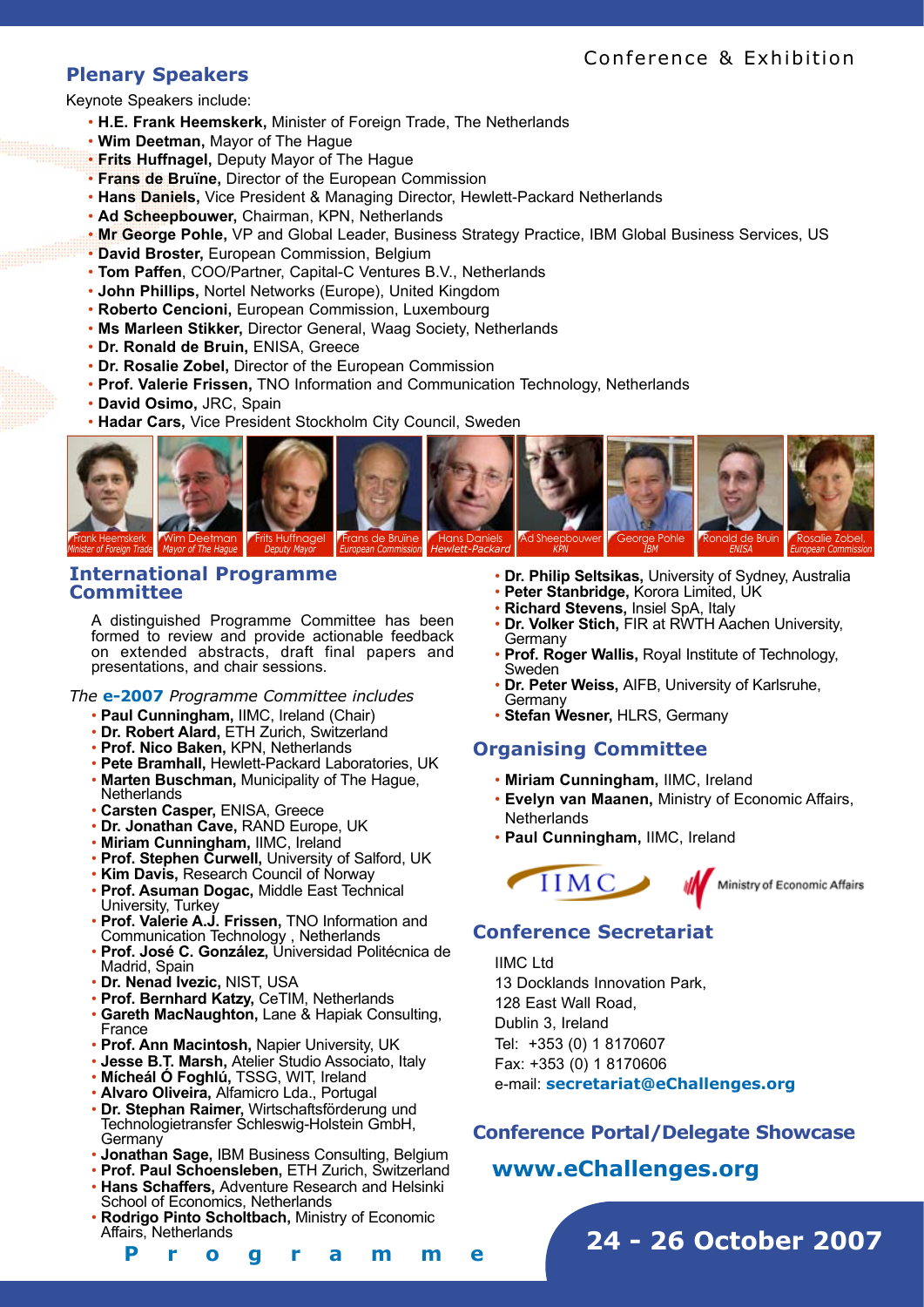# Wednesday, October 24, 2007

#### Registration

09:00 Opening Plenary 1a: Open Innovation, Collaborative Research and **Commercialisation** 

Chair: Mark Frequin, Ministry of Economic Affairs, Netherlands

**Welcome to the Innovative City of The Hague** Wim Deetman, Mayor of The Hague, Netherlands

**National eChallenges and Innovation** Frank Heemskerk, Minister of Foreign Trade, Netherlands

**ICT Addressing Societal Challenges: A Triple Win**

Frans De Bruine, European Commission, Belgium **Technology for Better Business Outcomes**

Hans Daniels, Hewlett-Packard, Netherlands

**Competing for Growth**

Ad Scheepbouwer, KPN, Netherlands

**Innovating on Your Own Terms** George Pohle, IBM Global Business Services, United States **Moderated Discussion**

11:00 Coffee Break: Exhibition & Networking

11:30 Session 2a: Networked Enterprise 1: Interoperability

Chair: Florent Frederix, European Commission, Belgium **The ATHENA Interoperability Methodology**

Arne Berre, SINTEF, Norway

**Usage of POP\* as an Exchange Model: A Case Study** Marija Jankovic, Faculty of Organisational Sciences, Serbia

**Standards-Based Semantic Middleware**

Nenad Ivezic, National Institute of Standards and Technology, United States **Meeting the Grand Challenges of the Enterprise Interoperability Research Roadmap – a Business Perspective** Man-Sze Li, IC Focus, United Kingdom

11:30 Workshop 2b: eGovernment 1: City Models in Europe: A Survey on e-Government Strategies in Europe

#### Chair: Giuseppe Paruolo, Municipality of Bologna, Italy

**Barcelona in the light of the Survey from European Cities** Joan Batlle, Barcelona City Council, Spain **The Way to successful e-Government** Hans Peter Heidebach, Municipality of Munich, Germany **Making Data Move – Making Time For People** Ingrid Goetzl, Municipality of Vienna, Austria

**Dutch Strategy: From Vision to Reality** Petra Delsing, Municipality of The Hague, Netherlands

#### 11:30 Session 2c: Collaborative Working Environments 1: Applications & Case Studies

Chair: Peter Stanbridge, Korora Limited, United Kingdom

**User-Centered Approach to Achieving the Halo Experience** Erik Geelhoed, Hewlett-Packard Ltd, United Kingdom **Introducing a JSR-170 Standard-Compliant Peer-to-Peer Content Repository to Support Business Collaboration** Udo Bartlang, Siemens AG, Germany

**Knowledge Sharing by means of OpenAdap.net**

Alessandro E.P. Villa, University of Lausanne, Switzerland

**Collaborative Knowledge Workers: Web Technologies and Workplace Paradigms Enabling Enterprise Collaboration 2.0**

Hans Schaffers, Adventure Research & Helsinki School of Economics, **Netherlands** 

**The Impact of eCollaboration on Productivity, Innovation and Creativity**

Katarina Stanoevska-Slabeva, University St. Gallen, Switzerland

11:30 Workshop 2d: IST-Africa - Supporting Research Engagement with Africa Chair: Paul Cunningham, IIMC Ltd, Ireland

**IST-Africa Initiative**

Paul Cunningham, IIMC Limited, Ireland

**EU-Africa ICT Cooperation - Recent Developments** 

Thierry Devars, European Commission, Belgium

**IST-Africa - EU/Africa R&D Opportunities**

Chris Morris, CSIR, South Africa

**CAAST-Net: Coordination and Advancement of Africa-EU Science & Technology Cooperation** 

Daan du Toit, South African Mission to the European Union, Belgium

11:30 Session 2e: SME Issues & Applications

# Chair: Peter Weiss, Research University of Karlsruhe, Germany

**Opportunities and Risks of Service-oriented Architectures within Electronic Sales in Small-sized Enterprises** Jens Drawehn, Fraunhofer IAO, Germany

**Business Models for Grid Networked Businesses: Experiences from Beingrid DRS Pilot**

Geleyn Meijer, LogicaCMG, Netherlands

**Computing Network Actor Sets for Efficient Request Management in Company Networks** 

Heiko Thimm, University of Applied Sciences Kiel, Germany **A Semantic Cooperation Platform for the Interoperability of European Chambers of Commerce**

Antonio De Nicola, IASI-CNR, Italy

## 11:30 Session 2f: **Mobility 1: Issues & Applications**

#### Chair: Jim Clarke, Waterford Institute of Technology, Ireland

**An Open Mobile Internet Revolution is Necessary to Boost Mobile Data Use**

Chris Bannink, LogicaCMG, Netherlands

**Nanotechnology and Neuroscience the Next Frontier of the Mass-Media**

Keith Baker, Philips Applied Technologies, Netherlands

**Mobile Social Software: Definition, Scope and Applications** Giuseppe Lugano, TeliaSonera Finland, Finland

**Mobile Devices and GSM Networks Services, for Supporting Decision Makers**

Motaz Osman, Information & Decision Support Center, Egypt

**A Case Study on the Use of Video Capable Mobile Phones by Web Magazine Reporters**

Seamus Hickey, University of Oulu, Finland

11:30 Session 2g: eHealth 1: Issues

Chair: Richard Stevens, Insiel SpA, Italy

**How to Move from Research Prototype to Exploitation Phase:** 

**the DEM-DISC Case**

Henny de Vos, Telematica Instituut, Netherlands

**eHealth Consumer Attitude on Online Access to Personal Health Records**

Catherine Chronaki, FORTH, Greece

**Access to Electronic Patient Record: Is that Important When Choosing a New Doctor?**

Silvina Santana, University of Aveiro, Portugal

**Perceptions on Importance of Online Health Services in Portugal** Nina Szczygiel, University of Aveiro, Portugal

11:30 Session 2h: Security & Identity Management 1: Issues Chair: Carsten Casper, ENISA, Greece

**An Analysis of E-identity Organisational and Technological Solutions within a Single European Information Space** Libor Neumann, ANECT a.s., Czech Republic

**RFID Technologies: Emerging Issues and Policy Challenges** Marc van Lieshout, TNO Information and Communication Technology, **Netherlands** 

**Towards Trustworthy Virtualization Environments** Chris Dalton, HP Laboratories Europe, United Kingdom

**European Privacy Seal**

Kirsten Bock, Independent Centre for Privacy Protection Schleswig-Holstein, Germany

13:00 Lunch Time: Exhibition & Networking

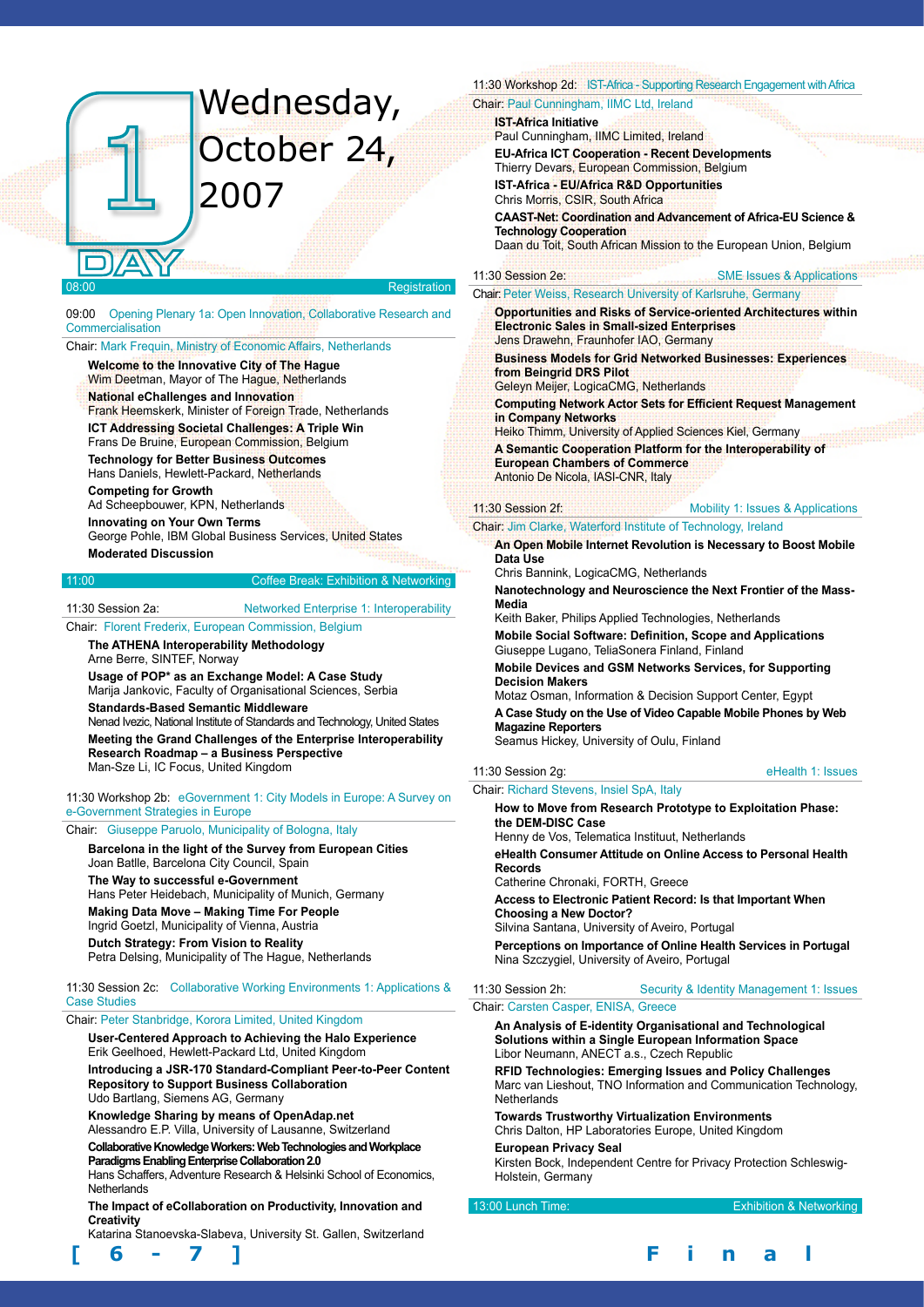#### 14:00 Plenary Session 3a: Finance and Open Innovation in the IT Sector

Chair: Mark Frequin, Ministry of Economic Affairs, Netherlands

**Innovation in the Public Sector**

David Broster, European Commission, Belgium **Kissing the Right Frogs or Kissing the Frogs Right, A Venture** 

**Capital Perspective on Successful Innovation** Tom Paffen, Capital-C Ventures B.V., Netherlands

**Title to be confirmed**

John Phillips, Nortel Networks (Europe), United Kingdom **Moderated Discussion** 

# 15:00 Short Break between Plenary Session & Scientific Programme

# 15:10 Session 4a: Networked Enterprise 2: Web Services

Chair: Nenad Ivezic, National Institute of Standards and Technology, United States **Transferring Data between UDDI v3-Compliant Repositorie**

Alexander Mintchev, SAP Labs, Bulgaria

**Facilitating Agent Development in Open Service Architectures**  Mauro Gaspari, University of Bologna, Italy

**WS-DIAMOND: An Approach to Web Services - DIAgnosability, MONitoring and Diagnosis**

Mariagrazia Fugini, Politecnico di Milano- DEI and CEFRIEL, Italy **Creating a Platform for End-to-end Business to Business and Government to Business electronic transactions in the new European Union: The GENESIS Project** 

Yannis Charalabidis, National Technical University of Athens, Greece

15:10 Session 4b: Local & Regional Government

Chair: Stephen Curwell, University of Salford, United Kingdom

**Reducing Administrative Fragmentation through eGovernment** Walter Castelnovo, Università dell'Insubria, Italy

**The IntelCities Community of Practice**

Fiona Campbell, Napier University, United Kingdom **Intelcities: Siena Case-Study on Citizens' E-Inclusion** Marta Berni, Univerisity of Florence, Italy

#### **eDomus vs eAgora: the Italian Case and Implications for the EU 2010 Strategy**

Patrizia Lombardi, Politecnico di Torino, Italy

**E-Governance in Action in the Developing World: The Case of DistrictNet in Uganda** Arjan de Jager, IICD, Netherlands

## 15:10 Session 4c: Collaborative Design

Chair: Bernhard Katzy, CeTIM, Germany

#### **Integrated Development and Use in a Co-design Setting: Experiences from the Incremental Deployment of e-Me**

Mikael Lind, University College of Borås, Sweden

#### **Development of a Prototype Mobile Agent Collaborative Environment for Product Design**

Daizhong Su, Nottingham Trent University, United Kingdom

**Experiences from Setting Up an Internet Shopping Collaboratory** Nicklas Salomonson, University College of Borås, Sweden

**Philosophy and Structure of a CWE-based Model of Building Design** Gianfranco Carrara, University of Rome "La Sapienza", Italy

**Agent-based Architecture of Virtual Collaborative Contexts** Jean-Pierre Briffaut, Institut National des Télécommunications, France

#### 15:10 Session 4d: Technology Enhanced Learning in Third Level Institutions Chair: Kim Davis, Research Council of Norway

#### **Technology Enhanced Learning in Higher Education: A Reap Case Study**

Alan Hogarth, Glasgow Caledonian University, United Kingdom **Innovation and eLearning in the Context of Higher Level Institutions**  Chih-Cheng Lin, Nottingham University Business School, United Kingdom

**A Mobile Extension of a Web-based Moodle Virtual Classroom** Marc Alier, Universitat Politècnica de Catalunya, Spain

**New Individualized Task-oriented Professional e-Learning Courses** Gabriel Díaz Orueta, UNED, Spain

**Exam Digitalization and Digital Correction Procedure** Eva Gonzalez-Casellas, Universitat Oberta de Catalunya, Spain

### 15:10 Session 4e: SME Case Studies

 $15:10$  Session 4f

Chair: Jesse Marsh, Atelier Studio Associato, Italy

**Expertise Profiling: Finding Sources of Advice for Manufacturing SMEs** Nikos Armoutis, University of Warwick, United Kingdom

Conference & Exhibition

**Knowledge Sharing in Manufacturing SMEs: Survey Findings and Analysis** 

Kathryn Cormican, NUI Galway, Ireland

**i-Transformation in Switzerland's Small and Midsize Enterprises: a Decision-Support Tool for the Chief Information Officer** Fabrice Holzer, University of Applied Sciences Western Switzerland

**eAdoption via an eMarketplace to Help Drive SME Profitability** Tuhin Ahmed, University of Warwick Manufacturing Group, United Kingdom **Network Enterprise Interoperability and Collaboration Using E-mail Communication** 

Michal Laclavik, Slovak Academy of Sciences, Slovakia

|  |  | Mobility 2 |
|--|--|------------|
|  |  |            |
|  |  |            |

Chair: Jim Clarke, TSSG, Waterford Institute of Technology, Ireland

**MULTINET: Enabler for Next Generation Enterprise Wireless Services**  Leire Aginako, EUSKALTEL S.A., Spain

**Renaissance of the Incumbents, Network Visions from a Human Perspective**

Nico Baken, KPN and Delft University of Technology, Netherlands

**Factors Influencing the Orchestration of Public Service Networks** Marijn Janssen, Delft University of Technology, Netherlands

**The Role of Small and Medium-Size Enterprises in Repeating the Success of the Internet in the Wireless World** Michael Decker, University of Karlsruhe, Germany

15:10 Session 4g: eHealth 2 - Health Information Systems

#### Chair: Inga Bakane, European Commission, Belgium

**Key Issues of Technical Interoperability Solutions in eHealth and the RIDE Project**

Alper Okcan, Middle East Technical University, Turkey

**A Theoretical Model for the Electronic Medical Prescription in Belgium**  Marc Nyssen, Vrije Universiteit Brussel, Belgium

**NETC@RDS for eEHIC, A Step Towards the Electronic European Health Insurance Card** 

Noël Nader, GIE SESAM-VITALE, France

**ICT for Health Management Information Systems in Tanzania-Zanzibar: Societal and Economic Challenges** Faraja Igira, University of Oslo, Norway

**Exploiting EU-IST Mobile eHealth Programmes for Developing Health System and Human Resources in Africa: A Short Compendium and Policy Implications** Adesina Iluyemi, University of Portsmouth & Nigeria, United Kingdom

15:10 Session 4h: Security & Identity Management 2: Applications & Case Studies Chair: Pete Bramhall, Hewlett-Packard Laboratories Europe, United Kingdom

**Transparency Tools for User-Controlled Identity Management** Marit Hansen, Independent Centre for Privacy Protection, Germany

**Privacy Management in Public Sector Organizational Electronic Directories**

Victoriano Giralt, University of Malaga, Spain

**TRUSTGUIDE 2: An Exploration of Individual's Privacy Preferences in an Online World**

Stephen Crane, Hewlett-Packard, United Kingdom

**Empowering LBS Users: Technical, Legal and Economic Aspects** Jan Zibuschka, JWG University, Germany

#### 16:40 Short Break between Sessions

16:50 Session 5a: Networked Enterprise 3 - GRID Environments Chair: Stefan Wesner, High Performance Computing Centre Stuttgart, Germany

**Supporting Knowledge-based Dynamic Virtual Organizations with Contracts** Bartosz Kryza, Academic Computer Centre CYFRONET-AGH, Poland **Development of a Generic Value Chain for the Grid Industry**  Csilla Zsigri, ATOS Origin sae, Spain

**Dynamic User Management in the BalticGrid Project**

Michal Jankowski, Poznan Supercomputing and Networking Center, Poland **Appea: a Platform for Development and Execution of Grid Applications**  Piotr Nowakowski, ACC CYFRONET AGH, Poland

# **24 - 26 October 2007**

**[ 6 - 7 ] F i n a l P r o g r a m m e**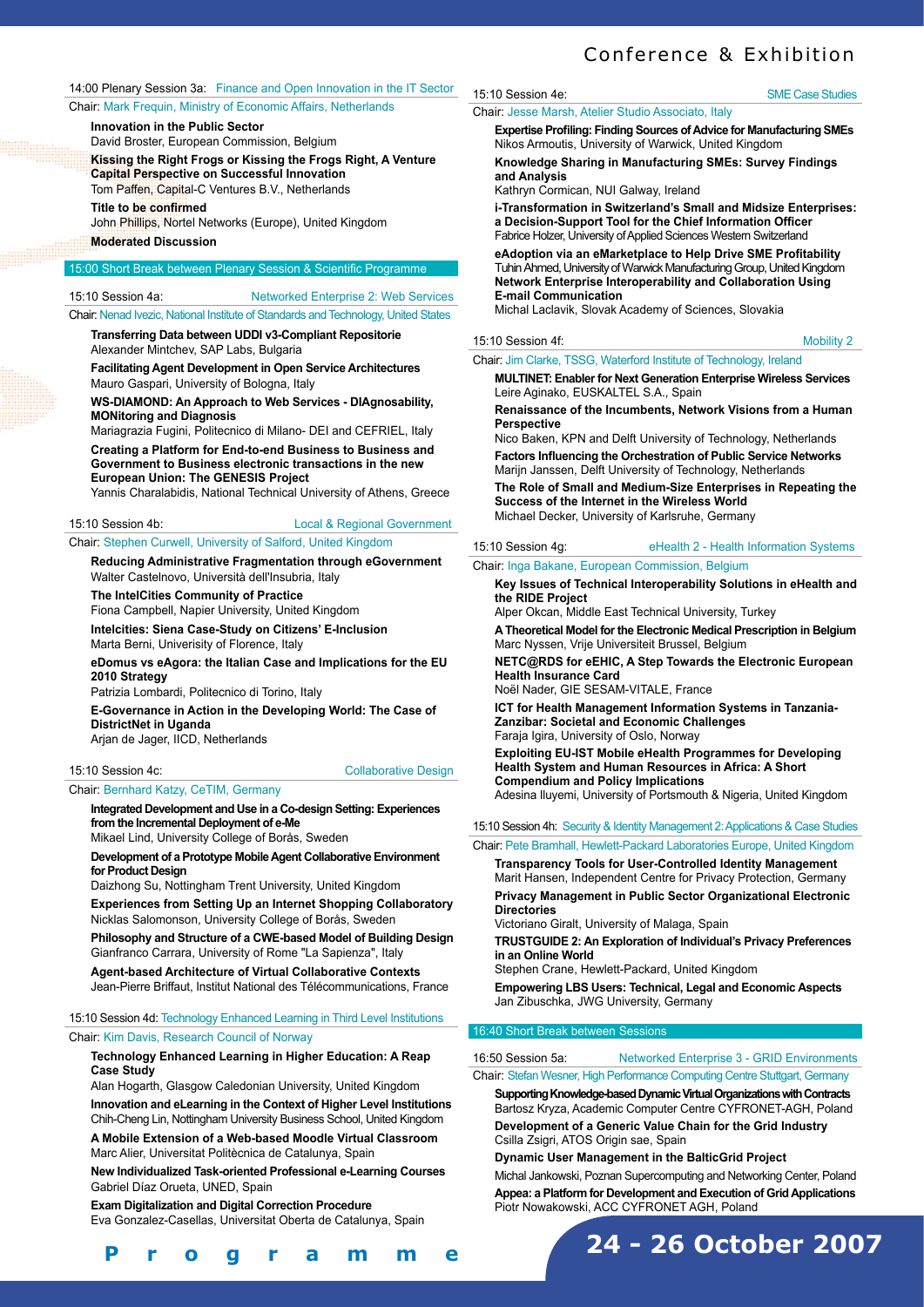#### **Benchmarking the Gridmosi Library**

Rodica Potolea, Technical University of Cluj-Napoca, Romania

#### 16:50 Session 5b: eGovernment - Applications

#### Chair: Freek Van Krevel, European Commission, Belgium

**Citizens Meets the New Semantic eGovernment Revolution** Maria Pérez Ortega, GFI Informática, Spain

**Adaptive Portals Based on Combining Semantics and Ajax** Nenad Stojanovic, FZI at the University of Karlsruhe, Germany

**Towards Automatic Assesment of e-Government Services** Lasse Berntzen, Vestfold University College, Norway

**SAM Internet - Electronic Application for Agricultural Support in Sweden**

Patrik Alenfelt, The Swedish Board of Agriculture, Sweden

16:50 Session 5c: Industrial Collaborative Working Environments

#### Chair: Volker Stich, FIR at RWTH Aachen, Germany

**Supporting eCollaboration in Manufacturing Industry** Ana Campos, UNINOVA, Portugal

**Innovation Generated by Collaboration Between Employees in Different Subsidiaries Using Intranet SNS - A Case Study of a Japanese Firm**  Michiko Yoshida, FUJITSU Research Institute, Japan

**Strengths and Weaknesses of Information Management in Global Industrial Service Networks - A Study of Three Medium Sized Equipment Manufacturers**

Andre Minkus, ETH-Zurich, Switzerland

#### 16:50 Session 5d: Technology Enhanced Learning and Lifelong Learning Chair: Marco Marsella, European Commission, Luxembourg

**Security and Privacy Issues in Technology-enhanced Learning** Tomaz Klobucar, Jožef Stefan Institute, Slovenia

**A Case Study of Extending the Life Cycle of User Scenarios to Support the Development of a Serious Game**

Alvaro Oliveira, Alfamicro, Lda., Portugal

**Interactive Simulations for Legal Education: A Software Simulating Civil Trial as Educational Device**

Sebastiano Faro, Institute of Legal Information Theory and Techniques of Italian National Research Council, Italy

**Technology-Enhanced Learning: A Strategic Advantage for Companies' Performance – The Slovenian Case Study**  Tanja Arh, Jožef Stefan Institute, Slovenia

**A Learning Community in the Web – Challenges on European Level**  Eila Lindfors, University of Tampere, Finland

16:50 Session 5e: Manufacturing SMEs - Issues & Case Studies

#### Chair: Jose C. Gonzalez, Universidad Politecnica de Madrid, Spain

#### **Improving Business Process Management Innovation of Eastern European SMEs**

Henry Mills, ISH, Hungary

**Innovation FUSION: Developing Solutions for Remote Monitoring of Storage Tank Levels** 

Jonathan Wallace, University of Ulster, United Kingdom

**SME Demand Driven Virtual Networks to Address Complex Tenders using a Collaborative Commerce e-Marketplace Approach**  Mark Swift, University of Warwick, United Kingdom

**Concept for Evaluating Chinese Suppliers in the Context of Global Sourcing**

Robert Alard, ETH Zurich, Switzerland

#### 16:50 Session 5f: Mobility 3 - Broadband Applications & Case Studies Chair: Nico Baken, KPN, Netherlands

**Planning the Exploitation of Municipal Broadband Infrastructure** Eleni Panopoulou, University of Macedonia, Greece

**Broadband Policy Programs vs Regional Development: A Conceptual Framework for Assessing their Relationships** Sylvie Occelli, IRES, Italy

**Høykom as an Instrument for Modernizing and Remodelling the Public Sector** 

Marte-Eline Stryken, Resarch Council of Norway

**Multi-Stakeholder Partnerships for Broad band-driven Growth in Rural Areas**

Stefan Hedin, Municipality of Sandviken, Sweden

#### 16:50 Session 5g: eHealth 3 - Homecare Environments & Supporting Aged Communities

#### Chair: Paul Cunningham, IIMC Limited, Ireland

| The Adoption of Innovative ICT Services in Homecare Environments<br>- Developing and Testing an Extended Technology Acceptance Model<br>Fernao Beenkens, Delft University of Technology, Netherlands |
|------------------------------------------------------------------------------------------------------------------------------------------------------------------------------------------------------|
| Homecare Hub - Integration of Home Care Data Within the<br><b>Domestic Environment</b><br>Keith Osman, University of Central England in Birmingham, United<br>Kingdom                                |
| <b>Towards the IRIS Smart Home</b><br>Arso Savanovic, Smart Com, Slovenia                                                                                                                            |
| <b>U-Health for Elderly People: Lessons Learnt from Korea</b><br>Soonhwa An, Waseda University, Japan                                                                                                |
| 16:50 Session 5h: Security & Identity Management 3 - Issues & Case Studies                                                                                                                           |

#### Chair: Jonathan Cave, RAND Europe, United Kingdom

**Access Control in Distributed Systems based on Model Driven Architecture**

Mirad Zadic, ARC Seibersdorf Research GmbH., Austria

**Distributed Authentication and Authorization Architecture for Multi-service, Multi-provider Networks**

#### Silvana Greco Polito, Università degli Studi di Palermo, Italy **User-Centric Social Design Technology: Demonstrative Experiment on Authentication Roaming between Different Certificate Authorities**

Masakazu Ohashi, Chuo University, Japan 18:30 Networking Reception Exhibition & Networking

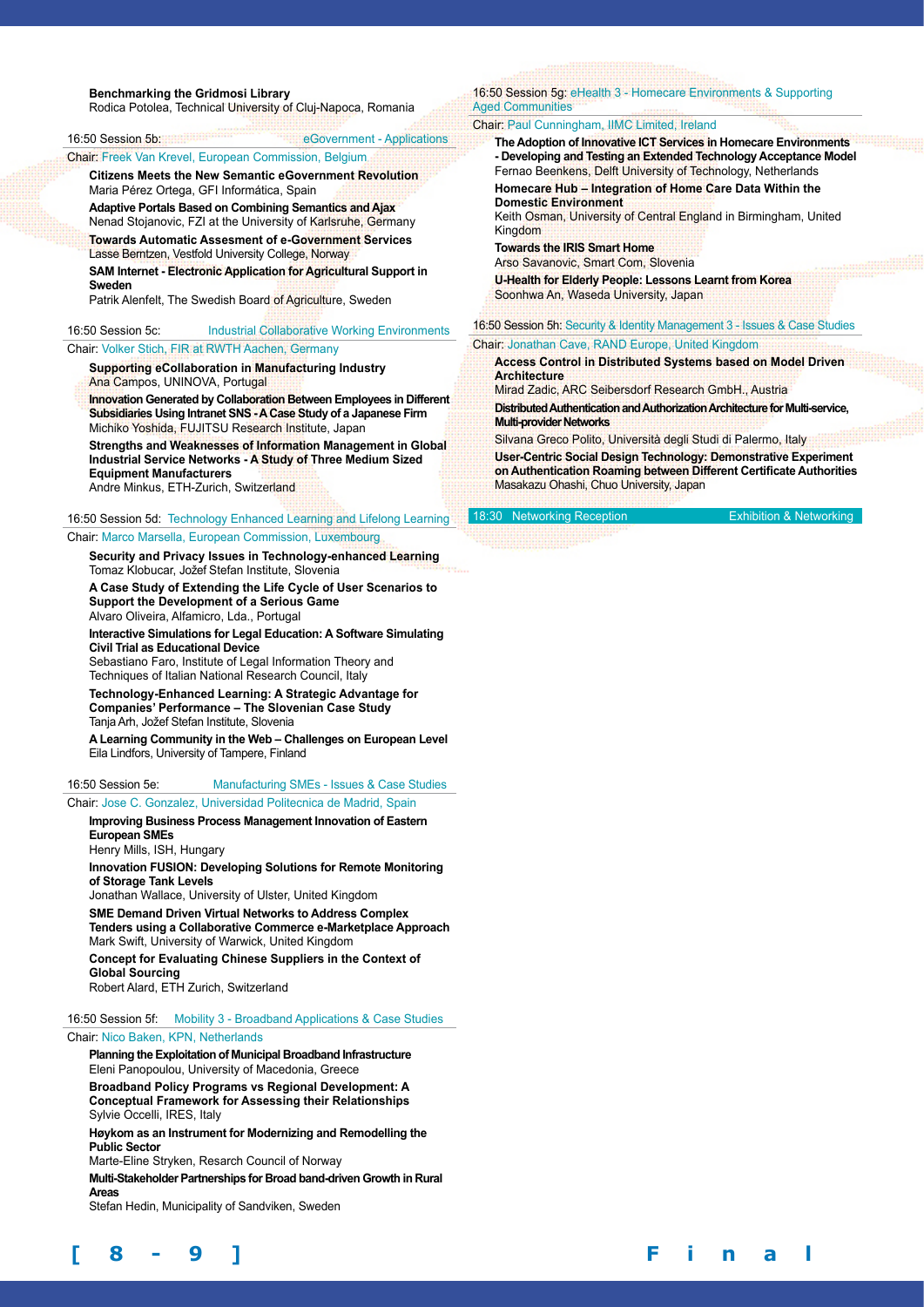

# Thursday, October 25, 2007

#### 09:00 Workshop 6a: End-to-End Service Utility: Advanced Service Environments for the Future Internet

#### Chair: Man-Sze Li, IC Focus, United Kingdom

**A Vision of Next-Generation Software-based Service Provisioning** Man-Sze Li, IC Focus, United Kingdom

**Governance, Organisational and Coordination Structures for Large-scale Open Service Environments**

Steven Willmott, UPC, Spain

**Intellectual Property Challenges in a Globally Connected Service Oriented World**

Eugene Sweeney, Iambic Innovation Ltd, United Kingdom **Discussion**

#### 09:00 Session 6b: eGovernment 4: Issues & Case Studies

Chair: Valerie Frissen, TNO Information and Communication Technology, **Netherlands** 

#### **eGovernment R&D Roadmap 2015**

Bernhard Katzy, CeTIM, Germany

**Addressing Challenges of OSS Application Development for IT Naïve, Poor Users**

Antao Moura, Federal University of Campina Grande (UFCG), Brazil **OIOUBL – The Danish Experience of Developing and Implementing a National eProcurement Standard** 

Peter Borresen, National IT and Telecom Agency, Denmark

**Benchmarking Transformational Use of ICTs: The Role of Social Capital** Karsten Gareis, empirica Gesellschaft für Kommunikations- und Technologieforschung mbH, Germany

**JuVert - Developing the Information Society Research and Education within the Universities and Polytechnics**

Merja Taipaleenmäki, University of Tampere, Finland

#### 09:00 Workshop 6c: Collaborative Work Environments and Collaborative Innovation in Rural Living Labs I

Chair: Hans Schaffers, Adventure Research & Helsinki School of Economics, **Netherlands** 

**The Role of Living Labs in Systemic Innovation** Angelos Ktenas, European Commission, Belgium

**Requirements for Future User-Driven Communities in Open Innovation and Implications for (Rural) Living Labs**  Patrizia Hongisto, Helsinki School of Economics, Finland

**Methodological Framework for Human and User Centric Rural Living Labs**

Javier Garcia Guzman, Carlos III University, Spain

**Creating and Managing Synergies in a Network of Rural Living Labs**  Hans Schaffers, Helsinki School of Economics, Netherlands

#### 09:00 Workshop 6d: Towards Shared and Common Frameworks of **Competence**

Chair: Peter Weiss, University of Karlsruhe, Germany

## **Approach for Requirement Oriented Team Building**

Norbert Gronau, Chair of Business Information Systems and Electronic Government, Germany

**Competence and Job Profiles Frameworks** 

Clementina Marinoni, Fondazione Politecnico di Milano, Italy

**Sustainable Competency-Oriented Human Resource Development with Ontology-Based Competency Catalogs**

Andreas Schmidt, FZI Research Center, Germany

**Conceptual Frameworks for the Modelling of ICT Competence Profiles**

Roman Povalej, Institute AIFB, University of Karlsruhe, Germany

#### 9:00 Workshop 6e: Overcoming Barriers to SME Collaboration in the Enlarged Europe

Chair: Flavio Bonfatti, University of Modena and Reggio Emilia, Italy

**The Acceptance of Trust Building Mechanisms on B2B Marketplace** Viliam Vajda, Faculty of Economics Technical University of Kosice, Slovakia

**Putting Semantic Interoperability between Small and Micro-Companies into Practice**

Flavio Bonfatti, University of Modena and Reggio Emilia, Italy **Controlled Vocabularies in the European Construction Sector: Evolution, Current Developments, and Future Trends** Celson Lima, CSTB, France

**The Future e-Business Scenarios of European Construction SMEs**  Sonia Bilbao, Labein, Spain

**A Harmonised Regulatory Framework for Supporting Single European Electronic Market: Achievements and Perspectives** Tarek Hassan, Loughborough University, United Kingdom

#### 09:00 Session 6f: Media 1 - Issues

Chair: Roger Wallis, Royal Institute of Technology, Sweden

#### **The Pricing of Digital Content - What Are the Users Willing to Pay for?**

Håkan Selg, Royal Institute of Technology (KTH), Sweden **Rethinking Business Models in the Creative Industries** Alberto Cottica, The Hub, Italy

**The Future of Open Source and Open Content: The Verdict of Experienced Users and Business People** 

Olle Findahl, World Internet Institute, Sweden

**Open Source/Open Content and Other Emerging eBusiness Models: A Complement to or on a Collision Course with the Existing IPR/Patent Regime** 

Lars-Erik Eriksson, Lars-Erik Eriksson IT Partner AB, Sweden **User Behaviour and Attitudes Towards Consumer Issues on** 

**Markets for Online and Mobile Products & Services** 

Alexander Mentrup, empirica Gesellschaft für Kommunikations- und Technologieforschung mbH, Germany

#### 09:00 Session 6g: eHealth 4: Applications Addressing Disabilities

#### Chair: Alvaro Oliveira, Alfamicro, Lda., Portugal

**Urban Guidance for the Blind and Visually Impaired – Pedestrian Route Planning and Navigation using a Mobile Handset** Alex Jonsson, Royal Institute of Technology (KTH), Sweden

**Developing Sensor-based Services for Independent Living** Stefan Klink, Universität Karlsruhe, Germany

**NavigAbile: Services and Methodologies for Internet Exploitation by People with Communicational and Cognitive Disabilities**

Leopoldo Ferrè, Fondazione Italiana Accenture, Italy

**Health Care Information Modelling with Archetypes in a Diabetes Integrated Care Protocol** Jack Verhoosel, TNO Information and Communicationtechnology,

**Netherlands** 

#### 09:00 Workshop 6h: eENISA Foresight Forum: Security Challenges in Emerging Applications and Future Technologies

#### Chair: Carsten Casper, ENISA, Greece

**Social Networking Sites - How Safe?**  Ralph Gross, Carnegie Mellon University, United States **Reputation Schemes as Trust Enablers - Added Value to Security, and Pitfalls** Sandra Steinbrecher, Technische Universitaet Dresden, Germany **Botnets - The Silent Threat** David Barroso, S21sec **Discussion**

10:30 Coffee Break: Exhibition & Networking

11:00 Workshop 7a: NESSI – the Service Opportunity for ICT SMEs, as Providers of Services

Chair: Véronique Pevtschin, Engineering Ingegneria Informatica S.p.A, Italy

**Overview and Current Status of NESSI, the European Technology Platform Dedicated to Software and Services**

Véronique Pevtschin, Engineering Ingegneria Informatica S.p.A, Italy



**[ 8 - 9 ] F i n a l P r o g r a m m e**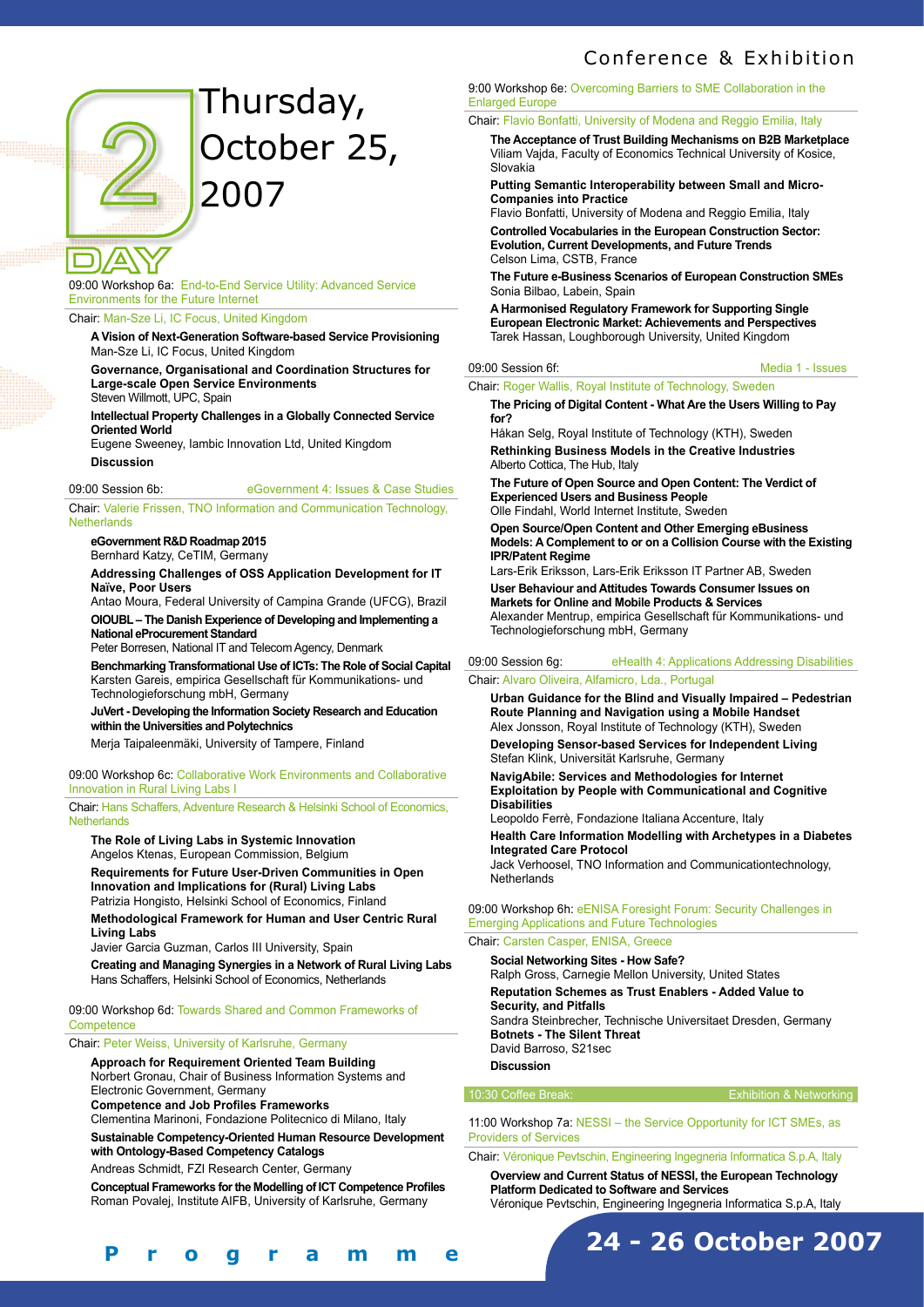#### **NEXOF, the NESSI Open Service Framework**

Stefano De Panfilis, Engineering Ingegneria Informatica, Italy

**Involvement of ICT SMEs in NESSI - the Software and Services ETP** Presenter to be confirmed

## 11:00 Session 7b: eGovernment 5: Case Studies

#### Chair: Marten Buschman, Municipality of The Hague, Netherlands

**Can the Government of Hong Kong bring out e-governance?** Ka Yu (Joeson) Wong, University of New South Wales, Hong Kong **The Transformation of Dutch Social Security Regarding Document and Information Management**

Jelle Kruizinga, Dutch Employed Persons Insurance Administration Agency (UWV), Netherlands

#### **ICT as an Opportunity for Regional Development: The Extremadura Case**

Manon van Leeuwen, Fundecyt, Spain

#### **Informal Leadership and Networks: Lessons from the Response to the West Nile Virus Outbreak**

G. Brian Burke, Center for Technology in Government, University at Albany, State University of New York, United States

11:00 Workshop 7c: Collaborative Work Environments and Collaborative Innovation in Rural Living Labs II

#### Chair: Hans Schaffers, Adventure Research & Helsinki School of Economics, **Netherlands**

**Rural Living Labs – User Centric Development from the Trenches**

Laura Zurita, ATOS Origin, Spain

**Collaboration Environments Instantiation Process through Interoperable Platforms**

Mariano Navarro de la Cruz, Tragsa Group, Spain

## **Discussion**

11:00 Workshop 7d: Availability of e-Skills - Improving the Employability of the Workforce

#### Chair: Peter Weiss, University of Karlsruhe, Germany

**Welcome and Overview of Projects and Activities of CEPIS** Nikos Ioannou, CEPIS, Belgium

**Towards Outlook and State-of-play of Current e-Skills Policy and Measures**

André Richier, European Commission, Belgium

**European e-Competence Framework**

Jutta Breyer, Kibnet/ IG Metall, Germany

**Developments Towards a European ICT User Skills Framework**  Dudley Dolan, Trinity College Dublin, Ireland

**European Survey of ICT Qualification and Certification Schemes**  Peter Weiss, University of Karlsruhe, Germany

11:00 Workshop 7e: Showing the Way – Impact and Success Factors of SME R&D Participation

#### Chair: Tanja Vos, Instituto Tecnológico de Informática, Spain

**The Impact of Research and Development on Indian SMEs** Rajashree Iyer, ITSMA (Interactive Technology Software & Media Association), India

#### **Best Practices in SME Integration**

Katrin Reschwamm, Fraunhofer Institute for Factory Operation and Automation (IFF), Germany & Tanya Vos, Instituto Tecnológico de Informática, Spain

**New Clustering Experiences in Europe** Fernandez Garcia, PRODINTEC, Spain

**Impact of R&D on SME Groupings**

Darren Morrant, The European Association of Innovating SMEs, Belgium

#### 11:00 Session 7f: Media 2: Applications & Case Studies

Chair: Roger Wallis, Royal Institute of Technology, Sweden

**Passepartout Project: Brings Standards and Architecture to High Definition Rich Media**

Rop Pulles, Philips Applied Technologies, Netherlands **Positioning Online and Offline Media Services in Me/We Space** Nils Enlund, Royal Institute of Technology (KTH), Sweden

### **A Content Based Movie Recommendation Systems** Ayse Nur Birturk, METU, Turkey

**Next Generation Live iTV Formats and Aesthetics: A Joint Scientific and Artistic Approach** Richard Wages, CUAS / NOMADS Lab, Germany

11:00 Session 7g **Exercise 20 Session** 2g eHealth 5: Applications

Chair: Berhnard Katzy, CeTIM, Germany **Multiscience Decision Support for HIV Drug Resistance Treatment**

Peter Sloot, University of Amsterdam, Netherlands **Collaborative Virtual Laboratory for eHealth**

Marian Bubak, ACC CYFRONET AGH, Poland

**COGKNOW: Translating Research Innovation into Products and Services**

Maurice Mulvenna, University of Ulster, United Kingdom **Increasing Psycho-physiological Wellbeing by Means of An Adaptive Lighting System**

Edith Maier, University of Applied Sciences Vorarlberg, Austria

11:00 Workshop 7h: Usage Scenarios, Best Practices and Deployment Areas of Electronic IDs - A Holistic Approach

#### Chair: Frank Zimmermann, Hewlett-Packard International, Switzerland **Integration and Management of a National Personalization Center – A Case Study from Slovakia** Michal Sevcik, Hewlett-Packard Slovakia, s.r.o., Slovakia **Managing Risks in the Roll-out of Italian Residence Permits**

Antonino Lucantonio, Hewlett-Packard Italiana s.r.l., Italy

**National Electronic ID Card, Germany (ePA) - Functionality, Standards, Technical Requirements**

Alexander Winnen, Siemens MED SEC, Germany **Challenges in Integrating Solution Components for eID** Mark Crosbie, Hewlett-Packard Ireland Limited, Ireland

#### 12:30 Lunch Time: Exhibition & Networking

14:00 Workshop 8a: Canada and the Netherlands: Light Paths to International Research Cooperation I

#### Chair: Kees Neggers, Surfnet, Netherlands

**Linking the e-Science World with Light**

Bram Peeters, SURFnet, Netherlands

**Next Generation Internet Challenges**

Bill St Arnaud, CANARIE, Canada

**Demonstration of Scientific Applications using Lightpaths**  Susan Baldwin, CANARIE Inc, Canada

#### 14:00 Session 8b: eGovernment 6: Case Studies

Chair: Rodrigo Pinto Scholtbach, Ministry of Economic Affairs, Netherlands

**A Framework of Municipal Management Information System (MMIS) Based on the System-of-Systems** Yuanfang Wang, Shanghai Jiaotong University, China

**Measuring Online Sophistication of Public Authorities at Local and Regional Levels: The Case of Greek Regions**

Efthimios Tambouris, University of Macedonia, Greece

**The Problem of Literacy in e-Government Implementation for Development: A Case Study of e-Land Management Information System from Mozambique**

Gertrudes Macueve, University of Oslo, Mozambique

**Reinventing Public Service Delivery by Implementing the e-Citizen Charter**

Matt Poelmans, ICTU (e-Citizen Programme), Netherlands

#### 14:00 Session 8c: **Living Labs**

Chair: Jonathan Sage, IBM Business Consulting Services, Belgium

#### **The Role of e-BioLabs in a Life Sciences Collaborative Working Environment**

Han Rauwerda, University of Amsterdam, Netherlands **Towards Harmonized Methods and Tools for Living Labs** 

Ingrid Mulder, Telematica Instituut, Netherlands

**Services of Living Labs and their Networks** Claire Fahy, Waterford Institute of Technology, Ireland

**Living Labs - Implications for the Public Innovation Agenda** Bernhard Katzy, CeTIM, Germany

**The Intelligent Coffee Corner: An Innovation Experimentation Space** Ingrid Mulder, Telematica Instituut, Netherlands

**[ 1 0 - 1 1 ] F i n a l P r o g r a m m e**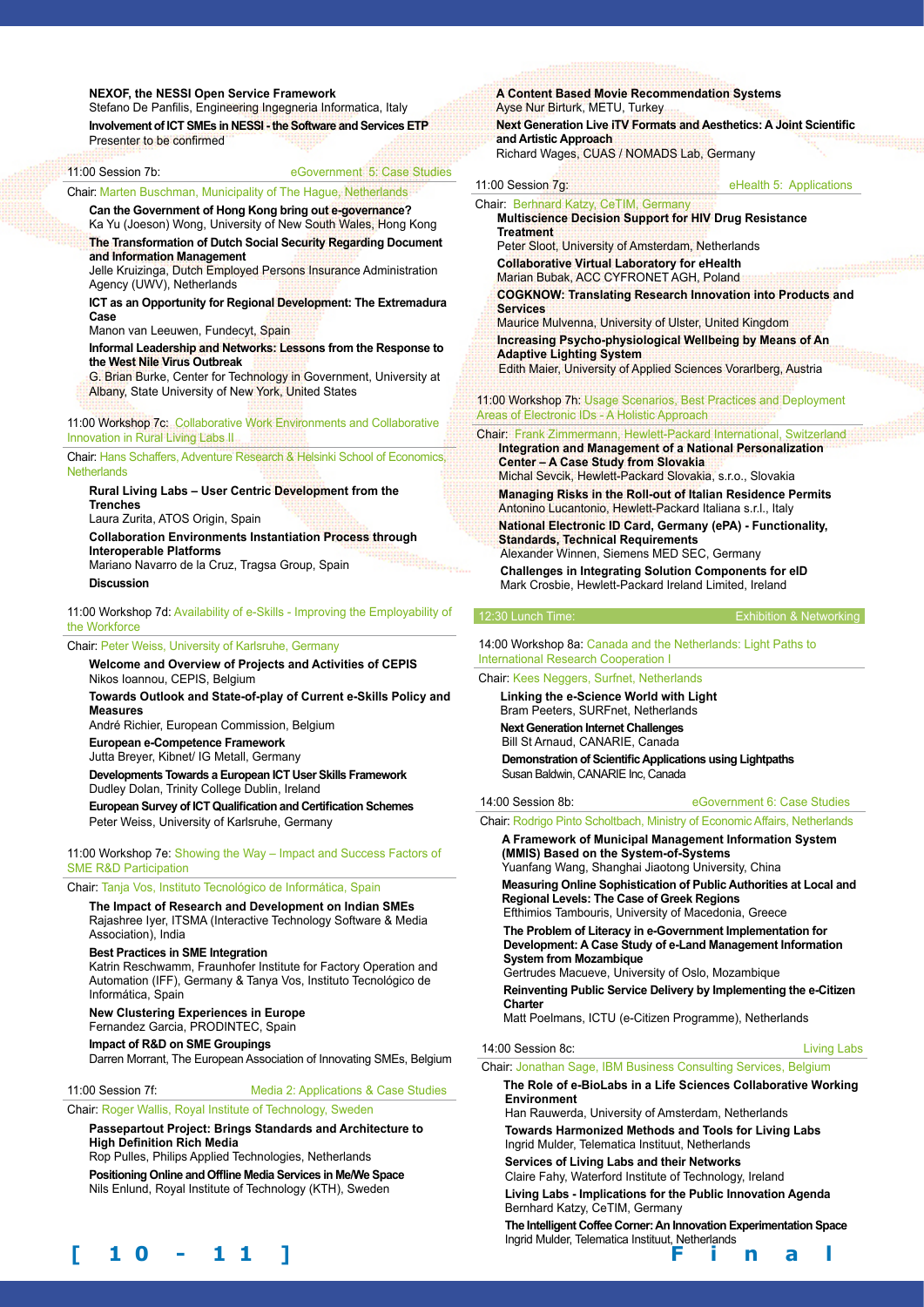14:00 Session 8d: Technology Enhanced Learning

Chair: Stephan Raimer, Wirtschaftsförderung und Technologietransfer Schleswig-Holstein GmbH, Germany

#### **The Challenges of Applying Educational Technologies in Primary Schools: Comparing the Experiences in Hong Kong and England** Kit-Pui Wong, Lingnan University, China

**AGENT-DYSL: A Novel Intelligent Reading System for Dyslexic Learners**

Andreas Schmidt, FZI Research Center for Information Technologies, **Germany** 

**Technology Enhanced Learning through Mobile Technology in Secondary Education**

Henk van Zeijts, Waag Society, Netherlands

**Innovating e-Learning and Classroom Interactions through Digital Ink: Lessons from the I-TRACE project** 

Adina Magda Florea, University Politechnica of Bucharest, Romania & Daniela Giordano, University of Catania, Italy

#### 14:00 Session 8e: Virtual Organisations 1: Issues

#### Chair: Robert Alard, ETH Zurich, Switzerland

#### **Towards a Decision Framework for the Use of Multiagent Systems in OGSA Compliant Grid Middleware** Thomas Bieser, University of Hohenheim, Germany

**Service Level Agreements: An Evaluation from a Business Application Perspective**

Paul Karänke, University of Hohenheim, Germany

**The Community Triangle - Success Factors for Leading Purposeful Communities** 

Olov Forsgren, University College of Borås, Sweden

**Co-Design: An Approach to Border Crossing, Network Innovation** Lars Albinsson, University College of Borås, Sweden

#### 14:00 Session 8f: Digital Content - Applications & Case Studies

#### Chair: Jesse Marsh, Atelier Studio Associato, Italy

**Ownership Challenges in the Digital Networked Environment: The example of the Kazaa File Sharing Application** Jakob Saros, Royal Institute of Technology, Sweden

**Pricing and Business Models in the Mobile Music Industry – the Challenge of Meeting Consumer Needs and Preferences** Monika Hanson, Ericsson, Sweden

**e-Commerce Rhetoric and Reality in the Music Industry. Estimating the Real Impact of File-sharing activities on CD-sales** Anders Edström-Frejman, Royal Institute of Technology, KTH, Sweden **Ontology on Semantic Web** 

Ferda Alpaslan, METU & Semra Dogandag, ASELSAN Inc, Turkey

14:00 Workshop 8g: e-Health – Integration with Health Service Provision

## Chair: Terry Newholm, University of Manchester, United Kingdom

**An eHealth Business Model for Independent Living Systems** Jan Van Ooteghem, Ghent University - IBBT, Belgium

**Assessing the Quality of Health Websites – Ensuring Safe Services for Citizens**

Michael Rigby, Keele University, United Kingdom

**A Conceptual Framework for Understanding Use of the Internet for Health Related Information**

Terry Newholm, University of Manchester, United Kingdom **e-Health and Older People** 

Debbie Keeling, University of Manchester, United Kingdom

#### 14:00 Workshop 8h: European eGovernment Interoperability Frameworks Chair: Yannis Charalabidis, National Technical University Athens, Greece

# **The IDABC Programme: Revising the European Interoperability**

#### **Framework and Related Activities** Serge Novaretti, European Commission, Belgium

**[ 1 0 - 1 1 ] F i n a l P r o g r a m m e**

**Open Standards and Service-oriented Architectures as Key Factors for Interoperability and Process-oriented eGovernment** Michael Tschichholz, Fraunhofer Institute for Open Communication, Germany

**Advancing the eGovernment Interoperability Framework in European Countries: Architectures, Challenges and Perspectives from the new Greek eGIF**

Yannis Charalabidis, National Technical University Athens, Greece

#### **The Norwegian eGovernment Interoperability Framework**  Arne Berre, SINTEF, Norway

#### 15:30 Coffee Break: **Exhibition & Networking**

16:00 Workshop 9a: Canada and the Netherlands: Light Paths to International Research Cooperation II

Chair: Bill St Arnaud, CANARIE, Canada

**StarPlane - An Application Controlled Photonic Network** Paola Grosso, Universiteit van Amsterdam, Netherlands **Semantic Models for Optical Hybrid Networks – Lightpaths Across Domain Boundaries**

Jeroen van der Ham, Universiteit van Amsterdam, Netherlands **Lightpath Planning and Monitoring**

Ronald van der Pol, SARA, Netherlands

**Building Automatic Application Controlled Networks for Distributed Computing** Inder Monga, Nortel Networks, Netherlands

**Discussion**

#### 16:00 Session 9b: eGovernment 7: Service Delivery

#### Chair: David Broster, European Commission, Belgium

**A Methodology for Developing Local Administration Services Portals**

Sotiris Koussouris, National Technical University of Athens, Greece **RISERid - Deployment of a Trans-European Access to Resident Registers**

Bernhard Krabina, KDZ - Centre for Public Administration Research, Austria

**EU-Pay: A Multi-channel EU wide Payment System** Shaun Topham, Sheffield City Council, United Kingdom **Worldwide Access to European Land Property Information**  Martin Salzmann, Cadastre, Land Registry and Mapping Agency of the Netherlands, Netherlands

16:00 Workshop 9c: Open Innovation and Living Labs for Service Creation

#### Chair: Bror Salmelin, European Commission, Belgium

#### **Introduction**

Bror Salmelin, European Commission, Belgium **The European Network of Living Labs and the Living Labs Policy and Strategy**

Angelos Ktenas, European Commission, Belgium **Open Innovation and Living Labs, Industrial Perspective** Richard Straub, IBM, France

**Open Innovation in Hasselt and Brussels Living Labs** Jo Pierson, IBBT SMIT, VUB, Belgium

**Open Innovation as a Source of New Business**  Bernhard Kölmel, CAS Software AG, Germany

**Open Innovation Communities**  Alvaro Oliveira, Alfamicro, Lda., Portugal

16:00 Workshop 9d: HAGRID - Supporting Wider Participation in FP7

#### Chair: Paul Cunningham, IIMC Limited, Ireland

**HAGRID - Supporting Participation in FP7**  Dimitris Papageorgiou, Q-PLAN North Greece Ltd, Greece

**Hungarian Participation in FP6** Klara Heilingbrunner, Budapest University of Technology and Economics, Hungary

#### **FP7 and the Future of RTD from the perspective of a Hungarian SME**

Réka Moksony, Régens Information Technology Plc., Hungary **Encouraging SME Participation from New Member States in FP7**  Adam Turowiec, ITTI, Poland

**FP7 - Opportunities for the Romanian Research Community** Dan Baclesanu, ARIES - Romanian Association for Electronic Industry and Software, Romania

**IST-Africa - Linking European & African Researchers** Paul Cunningham, IIMC Limited, Ireland **Discussion**

**24 - 26 October 2007**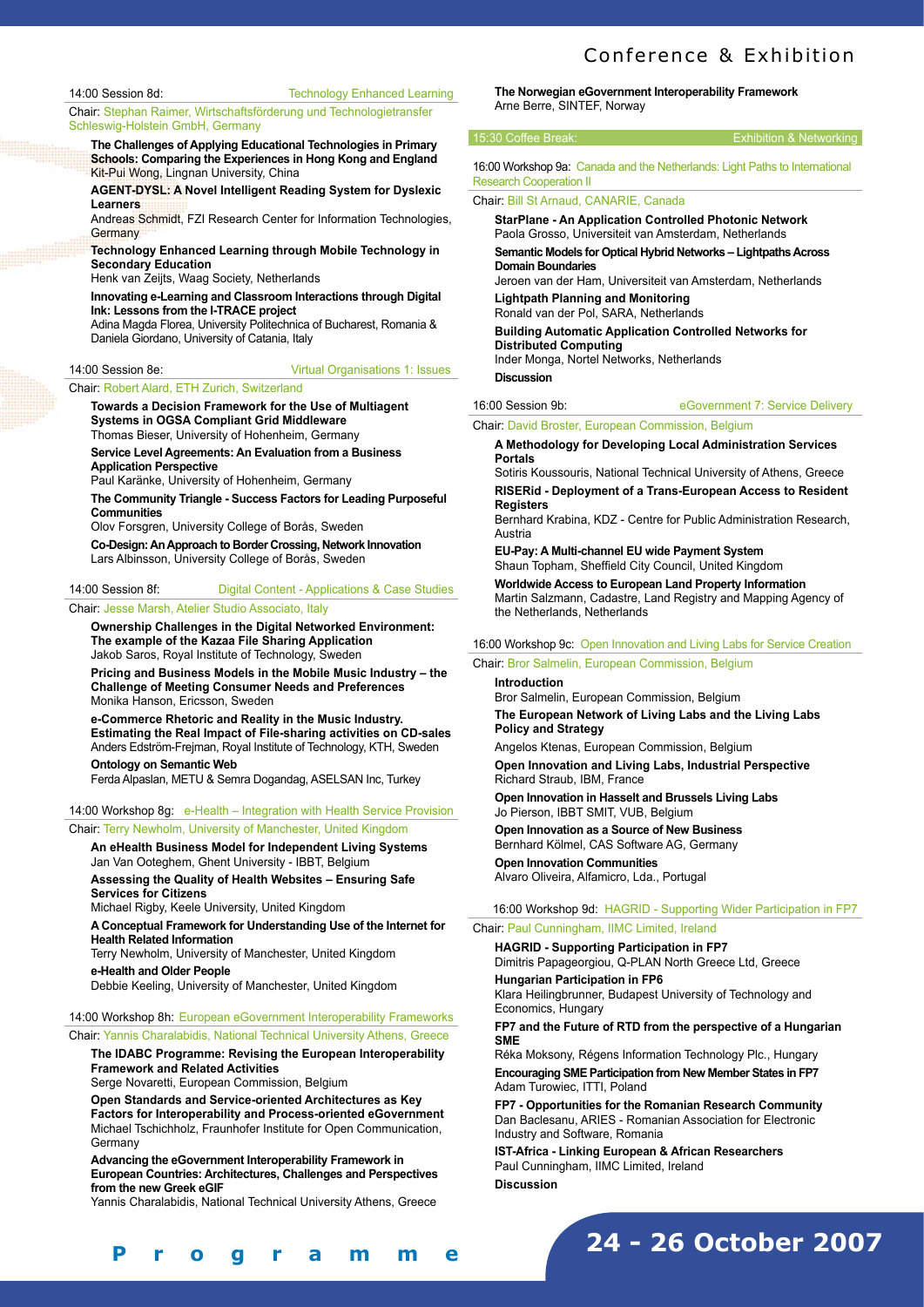#### 16:00 Session 9e: Virtual Organisations - Applications & Case Studies

#### Chair: Richard Stevens, Insiel SpA, Italy

**Using User Driven Dynamic Grid Services to Integrate New Users and Old Systems in e-Science facilities**

Thomas Kirkham, University of Wales Bangor, United Kingdom **Managing Knowledge in Organizational Networks of Innovation: Strategies and Practices**

Robert Verburg, Delft University of Technology, Netherlands **A Process Model for Open Innovation : Open Commercialization** 

Geleyn Meijer, LogicaCMG, Netherlands

**Information Integration in Multi-dimensional Agri-food Supply Chain Networks: A Service-oriented Approach** 

Cor Verdouw, Wageningen UR, Netherlands

### 16:00 Session 9f: Digital Libraries - Case Studies

#### Chair: Kim Davis, Research Council of Norway

**Development of Cultural Heritage Digitisation and Access: Lithuanian Approach**

Regina Varniené, Martynas Mazvydas National Library of Lithuania, **Lithuania** 

**QVIZ - The Future Way of Researching Archives through the Internet**  Fredrik Palm, Umeå University, Sweden

**Towards a Global Standardized Digital Library of Scientific Models**

Hatem Elrefaei, EngNet, Egypt

**The Egyptian National Archive Projects** 

Mohammed Reda, Alliedsoft, Egypt

**BiblioRedes Program: Coverage versus Depth. Dilemmas of the Social Digital Inclusion from Public Libraries in Chile**  Enzo Abbagliati, Directorate of Libraries, Archives and Museums, Chile

#### 16:00 Workshop 9g: Standards & Innovation in Service Management Chair: Volker Stich, FIR at RWTH Aachen, Germany

#### **Developing Networked Maintenance Services using InCoCo-S Reference Model**

Amit Garg, Research Institute for Operations Management, Germany **Standardization: A Deliberate Strategy within Innovation** Siglinde Kaiser, DIN Deutsches Institut für Normung e. V., Germany

**Standards for Innovation in Services**

Marc Hübbers, Research Institute for Operations Management, Germany

#### 16:00 Session 9h: eLegal Issues & Case Studies

# Chair: Gareth MacNaughton, Lane & Hapiak Consulting, France

#### **Development of Legislation through Electronic Support of Participation: LEX IS Project**

Rimantas Gatautis, Kaunas University of Technology, Lithuania **From eInformation to eInclusion with Draft Law Registry** 

**Database of Saeima (Parliament) of Latvia**  Laimdota Upeniece, Saeima (Parliament) of Latvia, Information

Department, Latvia

**Caselex – Case Law Exchange an Unprecedent Service for the Dissemination of National Case Law Applying EU Law** Maria Angela Biasiotti, ITTIG/CNR, Italy

**Communication Environment for Judicial Network in Europe and Western Balkans** 

Mauro Cislaghi, Project Automation, Italy

## 17:30 Short Break Before FP7 Tutorials

| 17:35 Tutorial 10a: |  |  |  |  | <b>Future Directions for RFID</b> |  |  |
|---------------------|--|--|--|--|-----------------------------------|--|--|
|                     |  |  |  |  |                                   |  |  |

Chair: Florent Frederix, European Commission, Luxembourg

17:35 Tutorial 10c: Future Directions for Software and Services

Chair: Arian Zwegers, European Commission, Belgium

17:35 Tutorial 10d: Technology Enhanced Learning/Digital Libraries and Opportunities under Call 3 of FP7

Chair: Marco Marsella, European Commission, Luxembourg



# Friday, October 26, 2007

09:00 Workshop 11a Bringing the "e" Closer to Business and Contracts Chair: Bastian Koller, HLRS, Germany

#### **Negotiating the Minefields in Realising the i2010 Vision – A Position Paper**

Michael Parkin, University of Manchester, United Kingdom **Trust Indicator integration into SLAs for Virtual Organisations** Jochen Haller, SAP AG, Germany

**Implementing an SLA Negotiation Framework**  Peer Hasselmeyer, NEC Europe Ltd., Germany **Learning from the Past – SLA Composition using QoS History**  Konstantinos Tserpes, NTUA, Greece

#### 09:00 Session 11b eGovernment 8: Applications

Chair: Jonathan Cave, RAND Europe, United Kingdom

**SAFIR - The Voice of Services** Jacques De Kegel, IBM, Belgium

**Eyes Free and Hands Free Information Access for Professionals Operating in Emergency Situations** Paul Adrien Slegers, Safir Research Consortium, Belgium **Speech Recognition for the Update of Geographical Data in the Field - SAFIR GIS Bulgaria - Brussels** 

Raphaël Hérin, Voice Insight SA/NV, Belgium

**SEEMP: A Marketplace for the Labour Market**  Zygmunt Gutowski, Foundation Polska-Europa-Polonia, Poland **Tags for Citizens: Integrating Top-down and Bottom-up Classification in the Turin Municipality Website**  Franco Carcillo, City of Turin, Italy

#### 09:00 Workshop 11c: Service Science and Innovation

#### Chair: Bror Salmelin, European Commission, Belgium

**Introduction** Bror Salmelin, European Commission, Belgium **New Innovative Paradigms in eService Development and Deployment** Jean-Claude Burgelman, IPTS, Spain **How ICT and CIP Programmes Can Foster Services Development and Interoperability** Dave Broster, European Commission, Belgium **Service Science and Innovation in Software and Services** Nuria De Lama, ATOS ORIGIN, Spain **Service Science - A New Discipline**

Richard Straub, IBM, France

#### 09:00 Session 11d: eInclusion and eAdoption Case Studies

Chair: Peter Stanbridge, Korora Limited, United Kingdom **European Information Society and Aging Population - Group Calls Helping Non-Govermental-Organisations** Leena Viukari, TeliaSonera, Finland

**Under Pressure: Technology Overload and Social Pressure** Henk de Poot, Telematica Instituut, Netherlands **AsIsKnown - Selling through the Customers Eyes**  Wolfgang Backhaus, RWTH Aachen University, Germany

**The Adoption of Advanced Mobile Services** Jonas Hedman, University Colloge of Borås, Sweden

09:00 Session 11e: Supply Chain Management - Applications & Case Studies

#### Chair: Paul Schoensleben, ETH Zurich, Switzerland

**Perspectives on the e-Maintenance Transition** Jan Goossenaerts, Eindhoven University of Technology, Netherlands **Improving Business Information Exchange using Semantics** Matt Hinds, Centre for Internet Technologies, United Kingdom

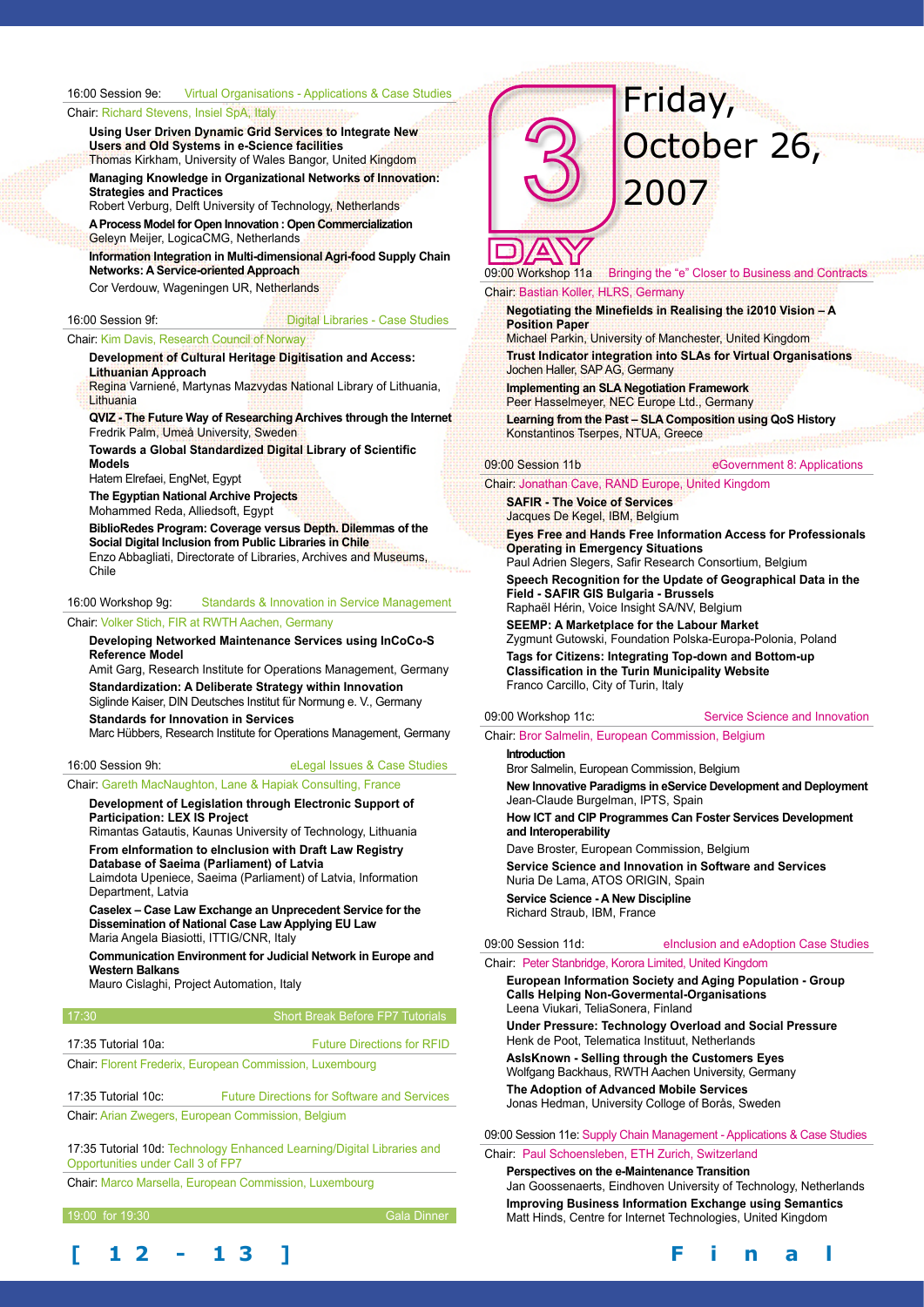**The Need for Agility in the Finnish Metal Industry**  Matti Muhos, University of Oulu, Finland

#### **Configuration of Automotive Collaborative Engineering and Flexible Supply Networks**

Kurt Sandkuhl, Jönköping University, Sweden

#### 09:00 Session 11f: eTourism - Applications & Case Studies

Chair: Stephan Raimer, Wirtschaftsförderung und Technologietransfer

# Schleswig-Holstein GmbH, Germany

**Mobile Multimedia City Game: an E-Tourism Services Platform** Alessandro Mamelli, Hewlett-Packard, Italy

#### **eTourism Services for Cultural Heritage Destinations: A Governance Approach and Evaluation**

Krassimira Paskaleva-Shapira, Karslruhe Research Center, Germany **iCITY - A Social Adaptive Multi-device Recommender Guide** Lara Marcellin, CSP - Innovazione nelle ICT s.c.ar.l., Italy

#### 09:00 Session 11g: Enterprise Interoperability Cluster: Advancing

European Research in Enterprise Interoperability

Chair: Cristina Martinez, European Commission, Belgium **Value proposition for Enterprise Interoperability Report**  Presented by Authors

#### **Knowledge Café-style of debate**

Discussions groups lead by Ms Man-Sze Li, IC Focus, United Kingdom, (lead), Ms Servane Crave, France Telecom Orange Labs, Mr Roelof Van Den Bergh, Erasmus Universiteit and Professor Antonio Grilo, Universidade Tecnica de Lisboa, Portugal

**Institutions and Enterprise Interoperability** 

Jan Goossenaerts, Eindhoven University of Technology, Netherlands

#### **Feasible Approaches to the Issue of Industrial Take-up of Enterprise Interoperability (EI) Solutions**

Norbert Jastroch, MET Communications GmbH, Germany

#### 09:00 Session 11h: Coordinating eGovernment R&D Support in Europe

#### Chair: Trond Knudsen, Research Council of Norway

#### **A Proposed European eGovernment Research Programme Framework**

Roberto Pizzicannella, Presidency Council of Ministers - Technical Center, Italy

#### **eGovernment Research Support in Europe: Prospects for Cooperation**

Madeleine Siösteen Thiel, VINNOVA (Swedish Governmental Agency for Innovation Systems), Sweden

10:30 Coffee Break: Exhibition & Networking

#### 11:00 Workshop 12a: Bringing the "e" closer to Business and Contracts II

#### Chair: Bastian Koller, HLRS, Germany

#### **Dynamic Virtual Organization for Disaster Handling and Crisis Management**

Stefan Wesner, High Performance Computing Centre Stuttgart, Germany **Extended Resource Management Using Client Classification and Economic Enhancements**

Tim Pueschel, University of Karlsruhe, Germany

## **Privacy Issues in eContracts**

Lutz Schubert, HLRS, Germany

#### 11:00 Session 12b: eVoting/eParticipation

#### Chair: Ann Macintosh, University of Leeds, United Kingdom

**Citizen's Forum: The First Successful eDemocracy Initiative in the Republic of Slovenia?**

Simon Delakorda, Institute of Ecology, Slovenia

**Coach Class or Red Carpet Treatment: Strategic Choices for eParticipation in Local Government**

Jacob Nørbjerg, Copenhagen Business School, Denmark

**Framework and Methodology to Turn Barriers and Challenges of eParticipation into Research and Actions** 

Maria A. Wimmer, University of Koblenz-Landau, Germany

**Self-organization in Open Source: the RAEC e-Participation Project**  Toni Samek, University of Alberta, Canada

#### 11:00 Workshop 12c: Living Labs Europe: Brokerage Event Mobile **Technologies**

#### Chair: Liza Wohlfart, Fraunhofer IAO, Germany

**The Changing Competitive Climate in Europe: The Rise of The Region – The Fall of the Nation** Jakob Rasmussen, Living Labs Europe, Denmark **Platforms for Local Mobile Services: Case Studies of Commercial Applications in Germany** Wolf Engelbach, Fraunhofer IAO, Germany

11:00 Session 11d: International eAdoption Case Studies

Chair: Stephen Curwell, University of Salford, United Kingdom

#### **Strategy for Strengthening the International Cooperation with Developing Countries - The Case of Western Balkans and MED Partner Countries** Raphael Koumeri, PLANET, Belgium **Adopting Culture in E-business - A Global Aspect** Kyeong S. Kang, University of Technology Sydney, Australia **AtlantisBPnet – A Methodology to Find the Best Information Society Practices** Sónia Campos, University of Aveiro, Portugal

11:00 Workshop 12e: Competitive and Innovative Virtual Organisations – Practices and ICT Applications

#### Chair: Roberto Santoro, Collaborative Engineering, Italy

**Collaborative Innovation Networks Management in the Elevation Sector** Joseba Arana, Ikerlan, Spain **A Knowledge IPR Tool**  Servane Crave, France Telecom, France **An Interactive User-centered Business Process Management Services** Sergio Gusmeroli, TXT e-solutions, Italy **ICT Services Supporting Virtual Organisation Management** Wico Mulder, LogicaCMG, Netherlands

11:00 Workshop 12f: Foundations and Applications of the Social Semantic Desktop

#### Chair: Andreas Abecker, FZI Forschungszentrum Informatik Karlsruhe, Germany

**Social Semantic Desktop Architecture and Core Technologies**  Siegfried Handschuh, National Univeristy of Ireland, Galway, Ireland **Modelling Higher-level Thought Structures - Method & Tools** Andreas Abecker, FZI Forschungszentrum Informatik Karlsruhe, **Germany** 

**A Semantic Community Help Desk** Stephane Lauriere, XWiki, France

11:00 Workshop 12g: Enterprise Interoperability Cluster: Advancing European Research in Enterprise Interoperability

#### Chair: Iraklis Paraskakis, SEERC - South East European Research Centre, Greece & Man-Sze Li, IC Focus, United Kingdom

**Results from FP7 ICT Call 1 (Objective 1.3)**  Cristina Martinez, European Commission, Belgium **From People to Systems Interoperability: the ISU Concept**  Yannis Charalabidis, National Technical University Athens, Greece **Research and Technical Challenges for the Area of the Networked Enterprise**  Steven Willmott, UPC, Spain **Knowledge Oriented Collaboration: Evolving Beyond the EI Roadmap** 

Keith Popplewell, Coventry University, United Kingdom

**Commius: ISU via Email** 

Michal Laclavik, Institute of Informatics, Slovak Academy of Sciences, Slovakia

**Business and Governance Issues for Enterprise Systems of the Future** 

Man-Sze Li, IC Focus, United Kingdom



| Programme |  |  |  |
|-----------|--|--|--|
|-----------|--|--|--|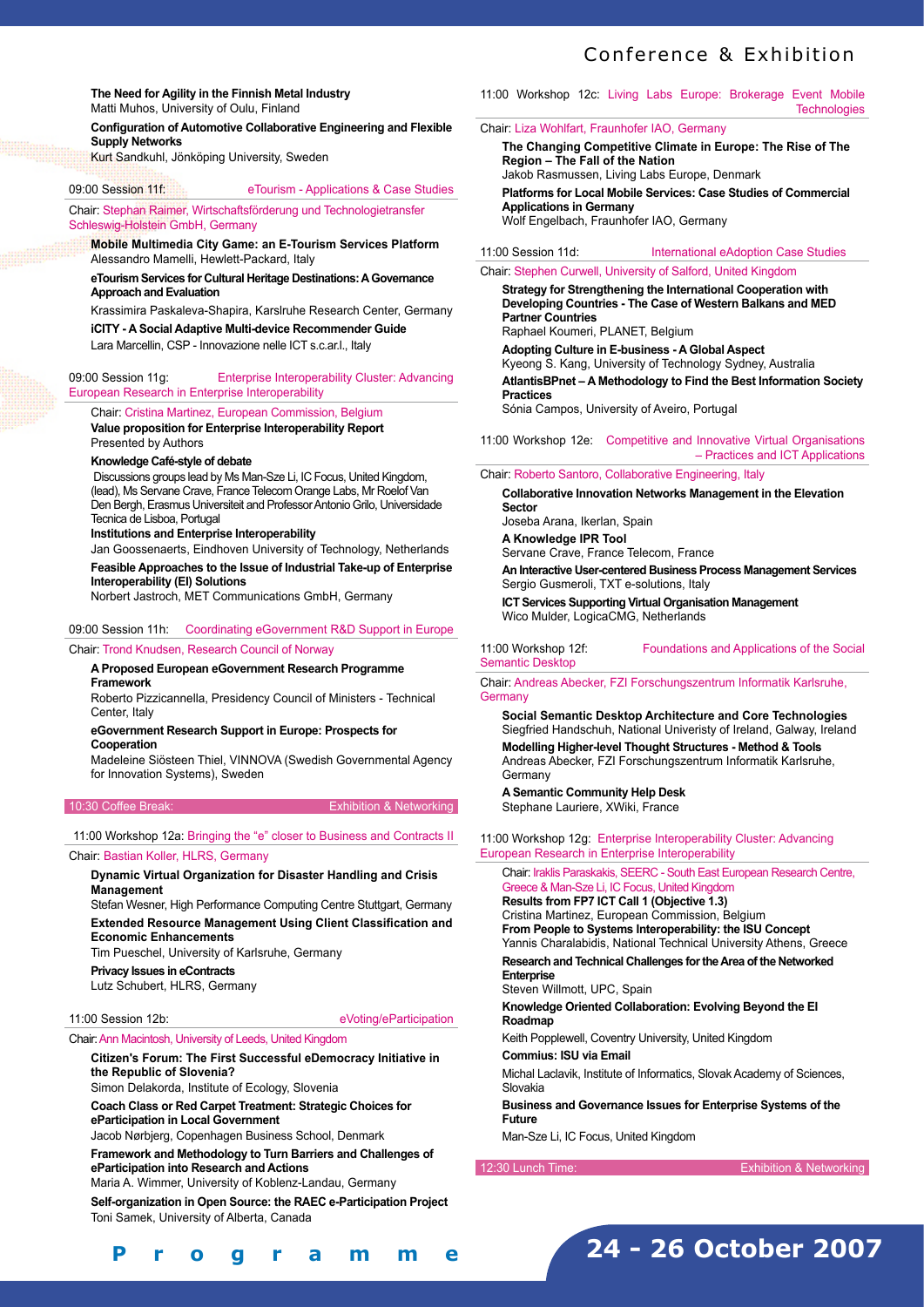13:30 Plenary Session 13a: Creative Conflict and Open Innovation

Chair: Jos Huigens, Ministry of Economic Affairs, Netherlands

**FP7-ICT & Innovation in Digital Content Domain**  Roberto Cencioni, European Commission, Luxembourg **Creative Research and Interdisiplinary Innovation**  Marleen Stikker, Waag Society, Netherlands **Culture of Security and Trust: Key Ingredients Facilitiating the Success of the European Innovation Environment**  Ronald de Bruin, ENISA (European Network & Information Security Agency), Greece **Moderated Discussion**

14:30 Closing Plenary Session 13a: New Prespectives on Changing Roles of Cities, Citizens and Networks

#### Chair: Rosalie Zobel, European Commission, Belgium

**Changing Roles of Cities, Citizens and Participation** Frits Huffnagel, Deputy Mayor of The Hague, Netherlands **Building European Research Area in ICT**

Rosalie Zobel, European Commission, Belgium

#### **Towards the User-generated State? Citizen-Government Relations in the Web 2.0 Era**

Valerie Frissen, TNO Information and Communication Technology, **Netherlands** 

**The Elephant and the Mice: Will Web 2.0 Change Government?** David Osimo, JRC, Spain **Moderated Discussion** 

**Best Paper Award** 

**Best Demonstration Stand Award** 

#### **Closing Ceremony**

The Conference Programme is subject to change at the discretion of the International Programme Committee Chair. You should always refer to the Conference Portal for the most up to date information.

# **Tours in The Hague**

If you wish to take an organised city tour, there are plenty of cycling and walking tours available. There is also a guided city couch tour and a boat trip.

#### *Royal Tour*

Den Haag Marketing & Events organise this city sightseeing tour, which is partly by coach and partly on foot. You are introduced to both the modern beach resort and the old fishing village of Scheveningen. The Royal Tour also passes by the palaces of The Hague, including Noordeinde, Lange Voorhout and Kneuterdijk. You will visit Knights' Hall and one of the city's museums. The tour includes a complimentary cup of coffee in a fitting location.

This tour takes place on Thursday and Saturday at 11am and 2pm. It costs €27.50 per person. It is necessary to book the tour in advance with The Hague Marketing & Events, Department Days Trips, Tel: (+31) (0)70 338 58 16, Fax: (+31) (0)70 361 54 59, E-mail: **dagtochten@denhaag.com**

#### *Boat Trip*

De Ooievaart organises Canel tours in The Hague on an Open Boat from May to October. The round trip takes you to Het Lint, China Town and Schilderswijk, the Royal Stables, the Hugendstil houses in which is

Buurtschap 2005 and The Hague Nieuw Centrum, the new centre with its Ministries and exceptional architecture. The Canal Tours run on Friday, Saturday and Sunday, last 1.5 - 2 hours and cost €9.50 per person. It is necessary to buy the tickets in advance from The Hague Tourist Information Office on Hofweg 1 (opposite Binnenhof).

### *Royal Kilometres*

'Royal Kilometres', a walking and cycling tour, will acquaint you with many royal sites in The Hague and Wassenaar. The walk takes you past the Knights' Hall, the gardens of Palace Noordeinde, and the former Palace Lange Voorhout. The cycle tour takes you past De Horsten, the home of the Crown Prince Willem-Alexander and Princess Máxima Zorreguieta.

# **Shopping in The Hague**

The Hague offers a wide range of shopping options, ranging from chains and department stores, to fashion boutiques, specialist shops, antique stores and art galleries.

For Haute Couture, exclusive jewellery and shoe shops, look no further than De Passage, Hoogstraat, Molenstraat and De Plaats, whether to indulge your shopping fantasies or simply enjoy window shopping. De Passage, for example, is a glass-roofed mall, over 115 years old.

The shopping streets of Fahrenheitstraat, Thomsonlaan and Thomsonplein showcase over one hundred shops in the area called Segbroek. There are also many shops in the nearby seaside district of Scheveningen, which is a direct tram ride from the hotels beside the Conference Venue.

## **eStrategies Roundtables**

British Publishers Ltd, one of the eChallenges Media Partners, is organising two stand-alone eStrategies Roundtable events on Thursday 25 October 2007. The roundtables will take place in the Everest room, 2nd Floor of the World Forum Convention Centre. Presenters in these eStategies Roundtables are invited by British Publishers.

ICT Shaping the Future of Public Services Roundtable will take place at 9am and Technology Enhanced Learning Roundtable will take place at 2pm.

There are a limited number of audience positions available to eChallenges e-2007 delegates. If you are interested in attending the ICT Shaping the Future of Public Services, please contact Edward Taberner at +44 117 916 6542.

If you are interested in attending the Technology Enhanced Learning Rountable, please contact Christina Martin at +44 117 916 6555.

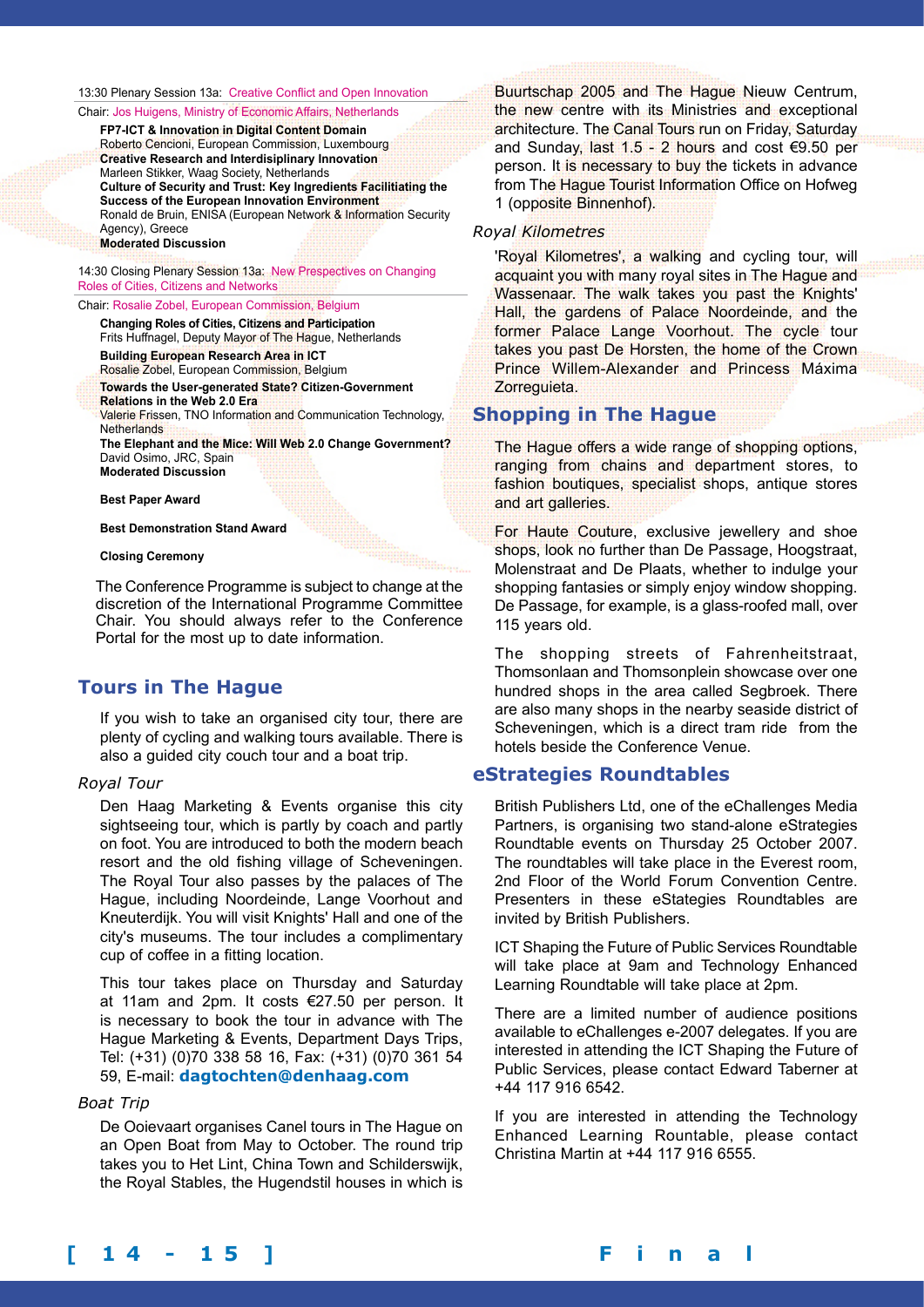# **Registration Information**

It is necessary for all **eChallenges e-2007** delegates to register separately online. Please use your existing log-in details for Online Registration.

# **Conference Fees**

## **Authors Fees (Due by 30 June)**

- Authors EU New Member States (1), EU Candidate Countries (2) and Developing Countries (3) Countries (2) and Developing Countries (3)
- Authors All countries except EU New Member States (1), Candidate Countries (2) and Developing<br>Countries (3) Countries (3)

Please note that the author fee is only available to accepted presenters in the Programme (*one presenter per paper*). Co-authors who wish to participate should register as Delegates.

### **Delegates' Fees - Full Fee from 01 August**

• Delegate Full Price **€695**

## **The Conference Fee includes:**

- Entrance to all plenary and parallel sessions
- Entrance to Exhibition
- Documentation with proceedings on CD-Rom
- Three luncheons and refreshments at morning and afternoon breaks
- Networking Cocktail Reception
- Gala Dinner

.

**[ 1 4 - 1 5 ] F i n a l P r o g r a m m e**

• Cyber Café facilities

**EU New Member States (1)** Cyprus, Czech Republic, Estonia, Hungary, Latvia, Lithuania, Malta, Poland, Slovakia, Slovenia, Bulgaria, Romania

#### **EU Candidate Countries (2)** Croatia, Turkey

**Developing Countries (3) Africa** (Angola, Benin, Botswana, Burkina Faso, Burundi, Cameroun, Cape Verde, Central African Republic, Chad, Comoros, Congo (Republic of), Congo (Democratic Republic of), Djibouti, Equatorial Guinea, Eritrea, Ethiopia, Gabon, Gambia, Ghana, Guinea, Guinea Bissau, Ivory Coast, Kenya, Lesotho, Liberia, Madagascar, Malawi, Mali, Mauritania, Mauritius, Mozambique, Namibia, Niger, Nigeria, Rwanda, Sao Tome & Principe, Senegal, Seychelles, Sierra Leone, Somalia, South Africa, Sudan, Swaziland, Tanzania, Togo, Uganda, Zambia and Zimbabwe)

**Asia** (Bangladesh, Bhutan, Brunei, Cambodia, China, India, Indonesia, Laos, Malaysia, Maldives, Mongolia, Nepal, Pakistan, Philippines, Singapore, Sri Lanka, Thailand, Vietnam)

**Caribbean and Pacific Countries** (Antigua and Barbuda, Bahamas, Barbados, Belize, Cuba, Dominica, Domican Republic, Grenada, Guyana, Haiti, Jamaica, St.Kitts & Nevis, St.Lucia, St.Vincent, Suriname, Trinidad & Tobago, Cook Islands, East Timor, Federated States of Micronesia, Fiji, Kiribati, Marshall Islands, Nauru, Niue, Palau, Papua New Guinea, Samoa, Solomon Islands, Tonga, Tuvalu, Vanuatu)

**Latin America** (Argentina, Bolivia, Brazil, Chile, Colombia, Costa Rica, Ecuador, El Salvador, Guatemala, Honduras, Mexico, Nicaragua, Panama, Paraguay, Peru, Uruguay, Venezuela)

**Mediterranean Partner Countries** (Algeria, Egypt, Israel, Jordan, Lebanon, Morocco, Syrian Arab Republic, Tunisia, West Bank & Gaza Strip)

**Russia & NIS** (Armenia, Azerbaijan, Belarus, Georgia, Kazakhstan, Kyrgyzstan, Moldova, Russia, Tajikistan, Turkmenistan, Ukraine, Uzbekistan)

**Western Balkan Countries** (Albania, Bosnia-Herzegovina-Croatia, Former Yugoslav Republic of Macedonia, Serbia & Montenegro)

# **Terms & Conditions**

1. All authors who are presenting a paper or making an oral presentation at **eChallenges e-2007** must complete payment registration online by **30 June** at the latest, prior to publication of the Final Programme.

2. In the case where a paper is jointly authored, the **presenter** of the paper is considered to be the author/ presenter from a payment registration point of view. All co-authors are considered to be **delegates**.

3. Accepted Exhibitors (other than accepted presenters) must complete payment registration by **31 July**.

4. Delegates' fees must be paid before admission to the Conference and Exhibition.

5. IEEE Members are entitled to apply for a 10% discount on the appropriate fee. Please provide Membership No. as part of online registration and fax a copy of valid Membership card to +353-1-8170606.

6. There are **no refunds for cancellations** but substitutions may be made at any time prior to the event by contacting the Conference Secretariat.

7. Each individual must be registered separately on the **eChallenges e-2007** Conference portal.

8. Payment may be made by bank transfer or credit card (with some restrictions). Payments made by bank transfer must be **net of any bank charges** and the payment instruction should refer to "**eChallenges e-2007** Conference", your name, organisation and invoice number (if relevant).

9. Receipts are automatically issued electronically upon receipt of payment. If your organisation requires an invoice to process payment registration by bank transfer, please contact the Conference Secretariat.

10, Conference registration or hotel accommodation is not confirmed until full payment is received.

11. Online registration facilitates conference registration, booking of hotel accommodation, attendance at Networking Cocktail Reception and Gala Dinner. It is possible to go back through online registration at any stage, book items not previously confirmed (such as accommodation) and complete payment.

12. The Registration Desk will open on Tuesday 23 October from 15:00 to 19:30 and will remain open during normal Conference hours from 08:00 on Wednesday 24 October.

**24 - 26 October 2007**